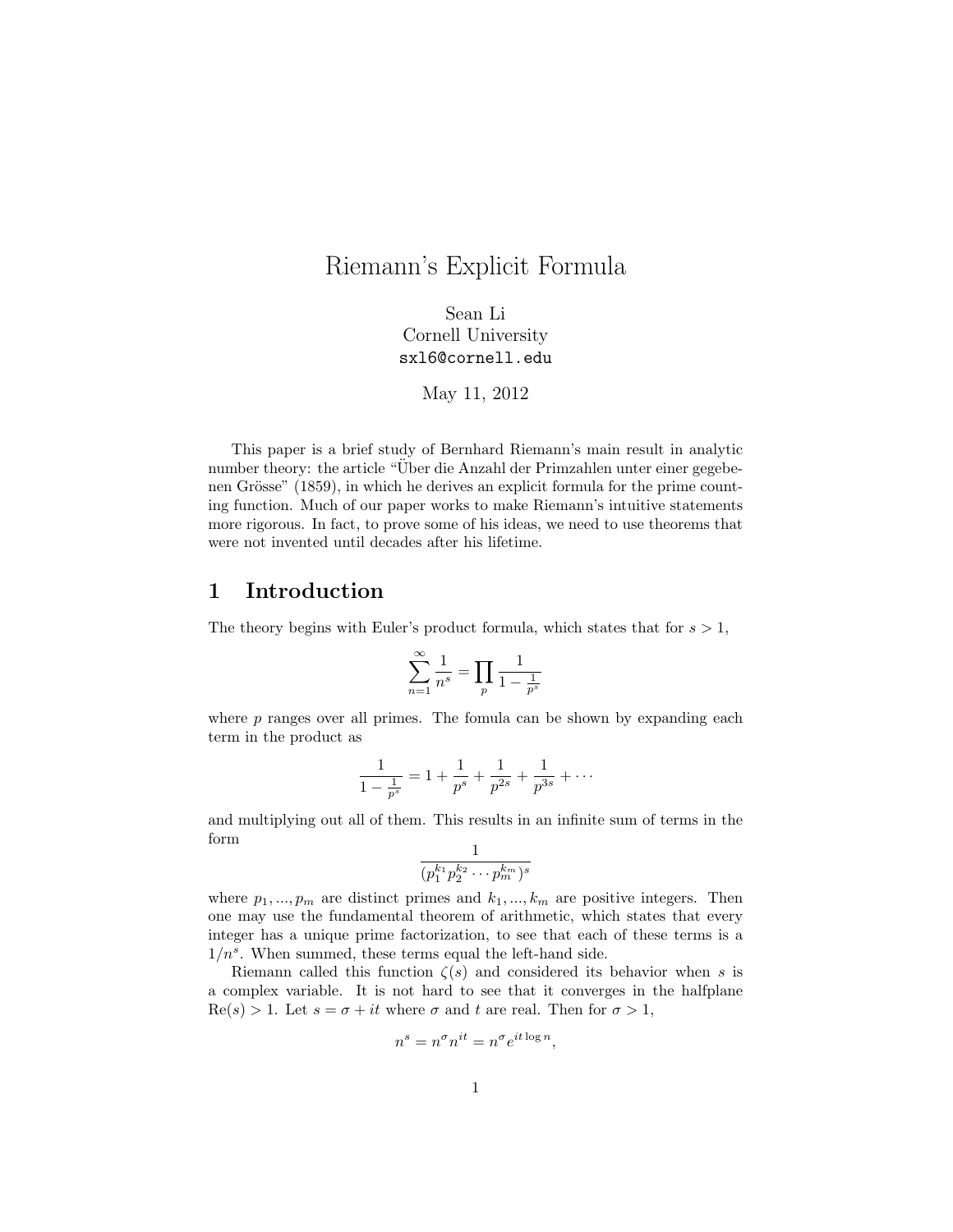so that

$$
\zeta(s) = \sum_{n=1}^{\infty} \frac{1}{n^s} = \sum_{n=1}^{\infty} \frac{1}{n^{\sigma}} e^{-it \log n}.
$$

But  $|e^{-it \log n}| = 1$ , so the sum converges absolutely in the halfplane Re $(s) > 1$ . Moreover, in  $\text{Re}(s) > 1$  there is uniform convergence, so  $\zeta$  is holomorphic in this halfplane.

# 2 Properties of  $\zeta(s)$

To obtain a formula for  $\zeta(s)$  that works when s is outside the halfplane Re(s) > 1, we shall extend  $\zeta$  to a meromorphic function in  $\mathbb{C}$ , using the gamma and theta functions.

#### 2.1 The Gamma Function

Our first object of study is the gamma function, defined as

$$
\Gamma(s)=\int_0^\infty e^{-t}t^{s-1}dt
$$

for  $s > 0$ . When s is a positive integer,  $\Gamma(s) = (s-1)!$ . To see that it converges, one may break it up into

$$
\Gamma(s) = \int_0^1 e^{-t} t^{s-1} dt + \int_1^{\infty} e^{-t} t^{s-1} dt
$$

and observe that the second integral defines an entire function, while the first can be dealt with accordingly. Expand  $e^{-t}$  as a power series and integrate termwise, resulting in

$$
\int_0^1 e^{-t} t^{s-1} dt = \sum_1^{\infty} \frac{(-1)^n t^{n+s}}{n!(n+s)} \bigg|_0^1 = \sum_1^{\infty} \frac{(-1)^n}{n!(n+s)},
$$

1

which defines a meromorphic function on  $\mathbb{C}$ , having poles at the negative integers with residue  $(-1)^n/n!$  at  $s = -n$ . This is easy to verify, as the rapid growth of  $n!$  in the denominator makes the series converge uniformly. Therefore, the relation

$$
\Gamma(s) = \sum_{n=1}^{\infty} \frac{(-1)^n}{n!(n+s)} + \int_{1}^{\infty} e^{-t} t^{s-1} dt
$$

defines a meromorphic function.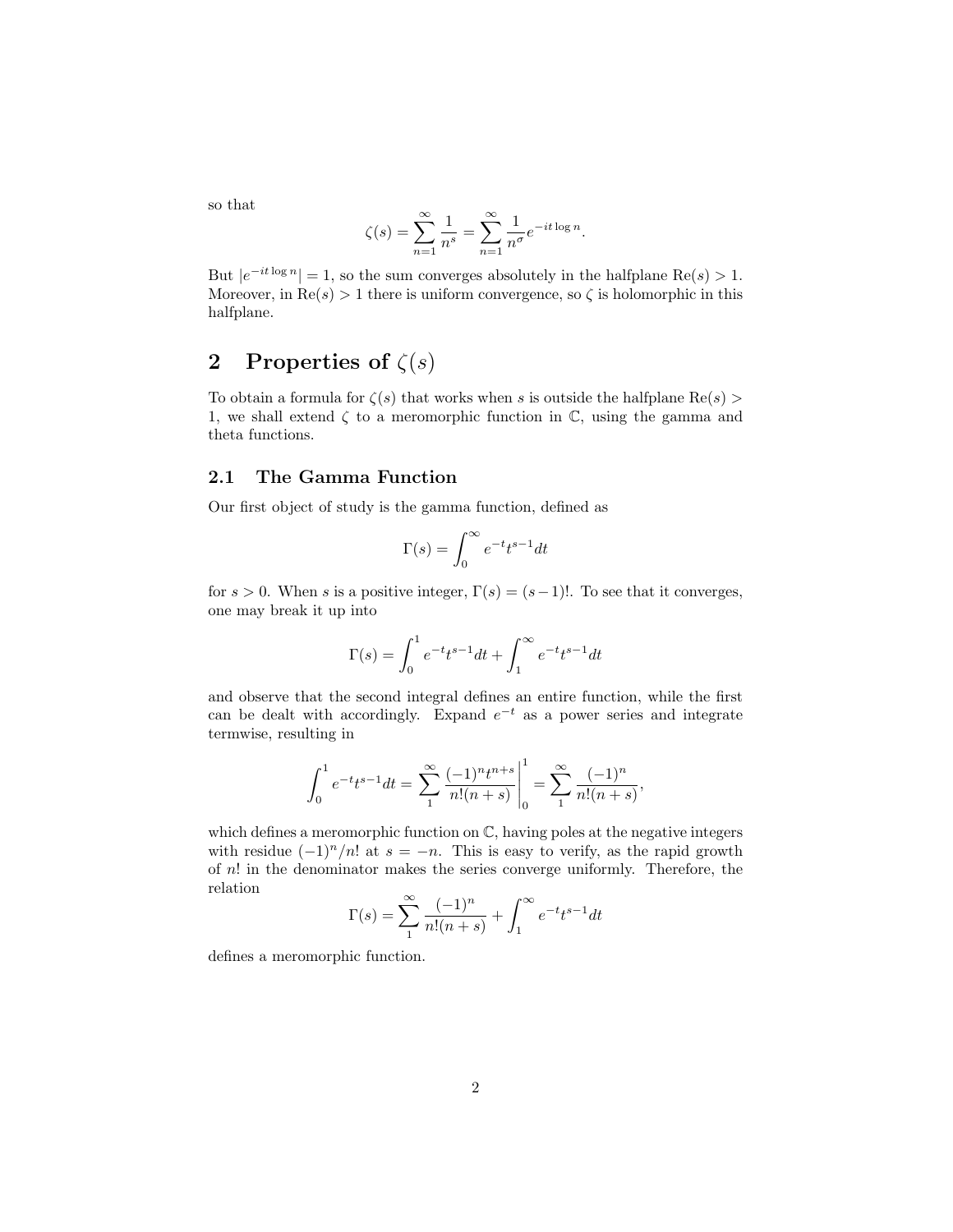Before going on, we first write out a property of the gamma function that shall be useful later:

$$
\Gamma(s+1) = \lim_{N \to \infty} \frac{N!}{(s+1)(s+2)\cdots(s+N)} (N+1)^s
$$
  
= 
$$
\prod_{n=1}^{\infty} \frac{n^{1-s}(n+1)^s}{s+n}
$$
  
= 
$$
\prod_{n=1}^{\infty} \frac{(1+\frac{1}{n})^s}{(1+\frac{s}{n})}.
$$
 (1)

The first line is due to Euler, and the second and third are reformulations of it.

# 2.2 The Theta Function

For our case, define the theta function for real  $t > 0$  as

$$
\vartheta(t) = \sum_{-\infty}^{\infty} e^{-\pi n^2 t}.
$$

This satisfies the functional equation

$$
\vartheta(t) = t^{-\frac{1}{2}} \vartheta\left(\frac{1}{t}\right)
$$

which can be shown by application of the Poisson summation formula to  $\vartheta(t)$ .

The growth of  $\vartheta(t)$  is bounded like

$$
|\vartheta(t) - 1| \le Ce^{-\pi t}.
$$

This can be seen from the fact that

$$
\sum_{1}^{\infty} e^{-\pi n^2 t} \le \sum_{1}^{\infty} e^{-\pi nt} \le C e^{-\pi t}
$$

for  $t \geq 1$ . The behavior of  $\vartheta(t)$  near  $t = 0$  is given by

$$
\vartheta(t) \leq C t^{-\frac{1}{2}}
$$

which can be seen from the functional equation.

### 2.3 Analytic Continuation and Functional Equation

Now we are in a position to relate  $\zeta$ ,  $\gamma$ , and  $\vartheta$  as follows. The proof is based on Stein and Shakarchi [S1]. Let  $\text{Re}(s) > 1$ . If  $n \geq 1$ , then

$$
\int_0^\infty e^{-\pi n^2 u} u^{(s/2)-1} du = \pi^{-s/2} \Gamma(s/2) n^{-s},
$$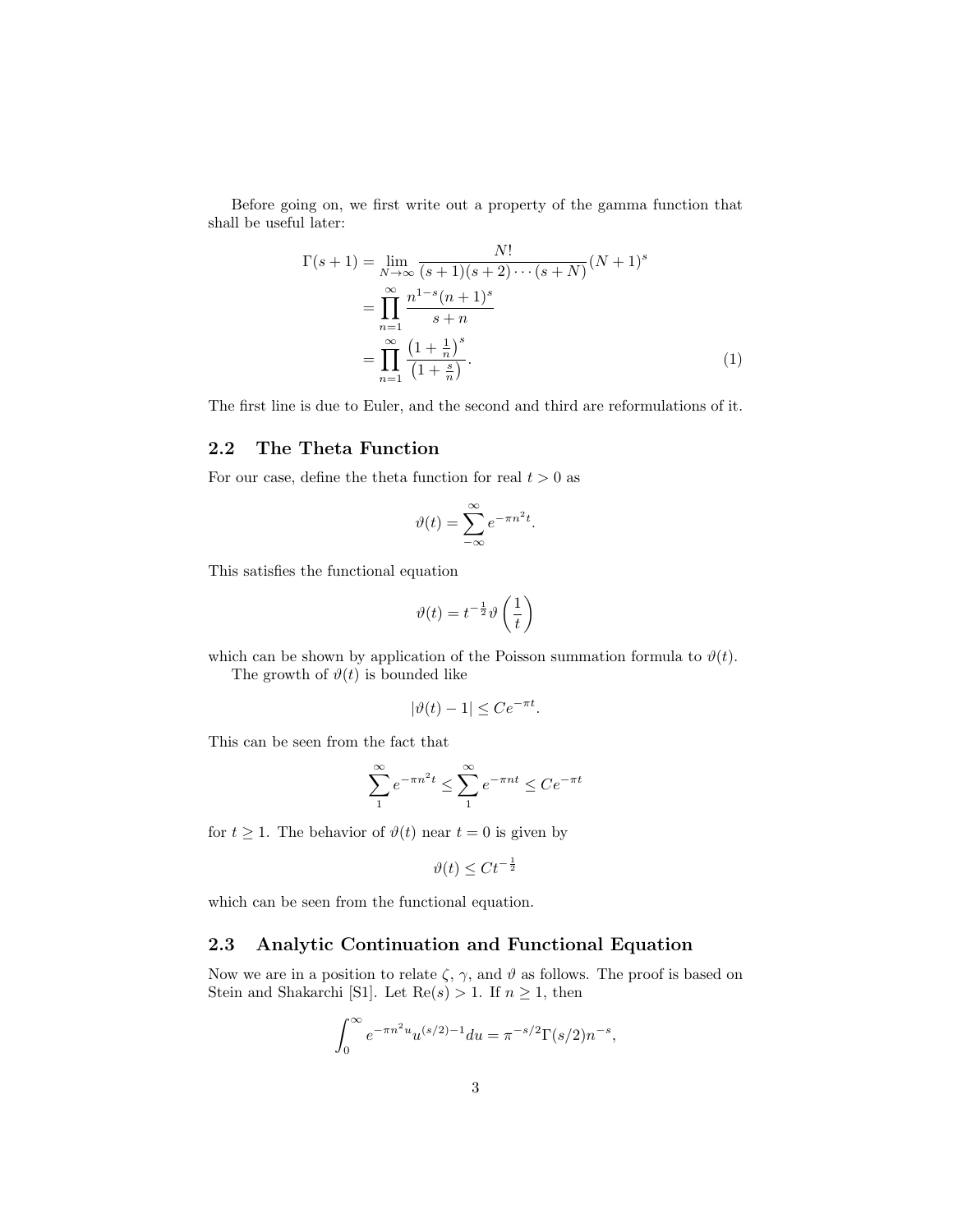which can be seen immediately from the change of variable  $u = t/(\pi n^2)$ , making the integral

$$
\int_0^\infty e^{-t} t^{(s/2)-1} dt \cdot (\pi n^2)^{-s/2}
$$

equal to  $\pi^{-s/2}\Gamma(s/2)n^{-s}$ . Now, because

$$
\frac{\vartheta(u)-1}{2} = \sum_{n=1}^{\infty} e^{-\pi n^2 u},
$$

and because of the previously shown bounds on the growth and decay of  $\vartheta$ , we may interchange the sum and integral. Then

$$
\frac{1}{2} \int_0^\infty u^{(s/2)-1} [\vartheta(u) - 1] du = \sum_{n=1}^\infty \int_0^\infty u^{(s/2)-1} e^{-\pi n^2 u} du
$$

$$
= \pi^{-s/2} \Gamma(s/2) \sum_{n=1}^\infty n^{-s}
$$

$$
= \pi^{-s/2} \Gamma(s/2) \zeta(s)
$$

Now define

$$
\psi(u) = \frac{\vartheta(u) - 1}{2}.
$$

The functional equation  $\vartheta(u) = u^{-1/2}\vartheta(1/u)$  implies

$$
\psi(u) = u^{-1/2}\psi(1/u) + \frac{1}{2u^{1/2}} - \frac{1}{2}.
$$

From the previously derived equation, we have, for  $Re(s) > 1$ ,

$$
\pi^{-s/2}\Gamma(s/2)\zeta(s) = \int_0^\infty u^{(s/2)-1}\psi(u)du
$$
  
= 
$$
\int_0^1 u^{(s/2)-1}\psi(u)du + \int_1^\infty u^{(s/2)-1}\psi(u)du
$$
  
= 
$$
\int_0^1 u^{(s/2)-1}\left[u^{-1/2}\psi(1/u) + \frac{1}{2u^{1/2}} - \frac{1}{2}\right]du
$$
  
+ 
$$
\int_1^\infty u^{(s/2)-1}\psi(u)du
$$
  
= 
$$
\frac{1}{s-1} + \frac{1}{s} + \int_1^\infty [u^{-(s/2)-1/2} + u^{(s/2)-1}]\psi(u)du.
$$

Note that this defines a meromorphic function with simple poles at 0 and 1. This is because the exponential decay of  $\psi$  in the integral means the integral defines an entire function. Also, observe that the value is unchanged if s is replaced by  $1 - s$ . Hence

$$
\pi^{-s/2} \Gamma(s/2) \zeta(s) = \pi^{-(1-s)/2} \Gamma((1-s)/2) \zeta(1-s),
$$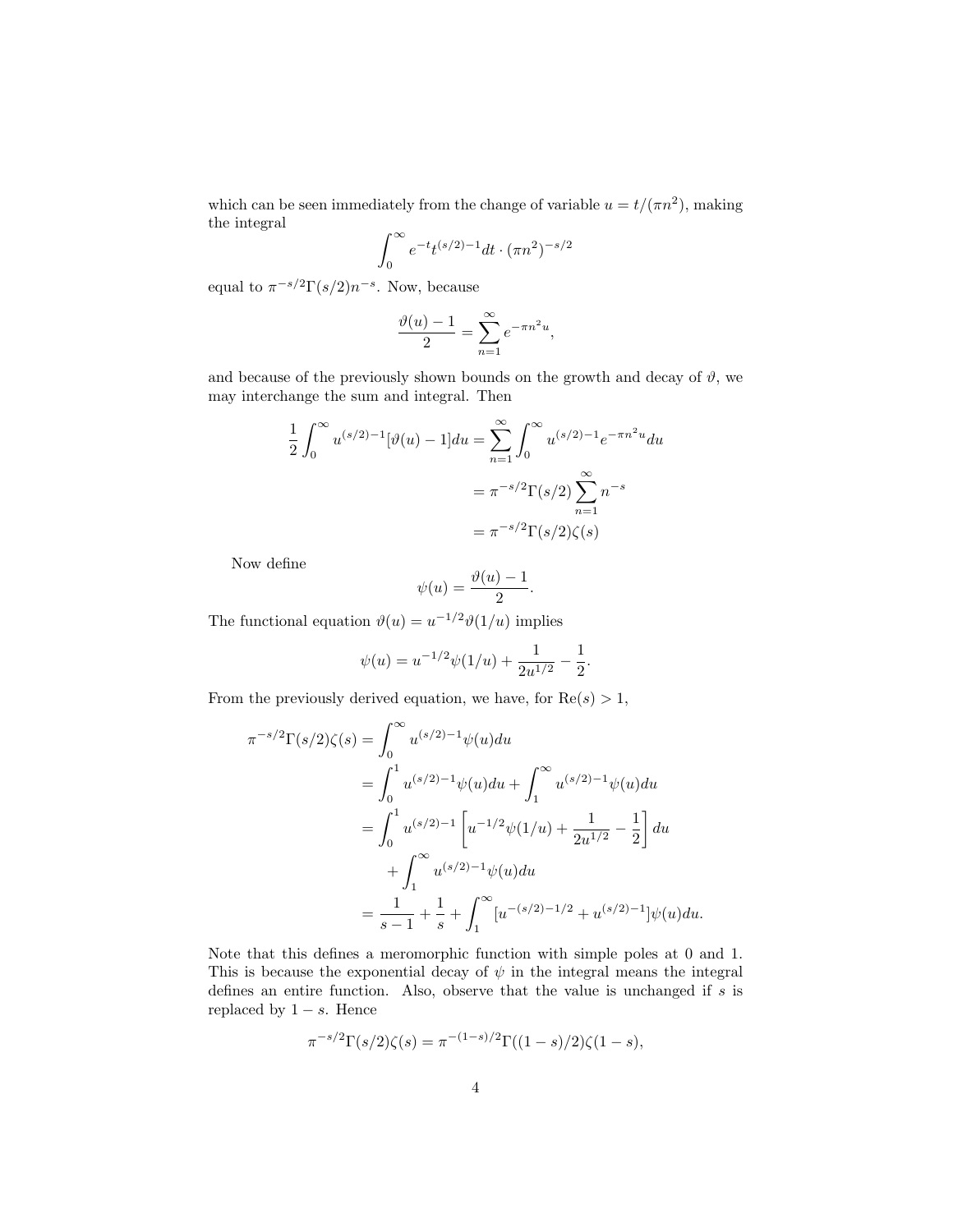which allows us to define values for zeta everywhere except the pole at  $s = 1$ .

We shall follow Riemann's notation and multiply  $\pi^{-s/2}\Gamma(s/2)\zeta(s)$  by the factor  $s(s-1)/2$  and define this as<sup>\*</sup>

$$
\xi(s) = \Gamma(s/2 + 1)(s - 1)\pi^{-s/2}\zeta(s).
$$

The advantage of using this definition of  $\xi$  is that the multiplying by s and s – 1 effectively cancel the simple poles of  $\pi^{-s/2}\Gamma(s/2)\zeta(s)$ , and hence  $\xi(s)$  is an entire function and satisfies

$$
\xi(s) = \xi(1-s).
$$

We may rearrange to find

$$
\zeta(s) = \frac{\pi^s \xi(s)}{(s-1)\Gamma(s/2+1)},
$$

which shows that  $\zeta$  has a simple pole at 1 and zeros where  $\Gamma(s/2+1)$  has poles, namely at  $s/2 = -n$ ,  $n \in \mathbb{N}$ . Hence zeta has simple zeros at  $-2$ ,  $-4$ ,  $-6$ , etc. These are defined the trivial zeros. Note that all other zeros of  $\zeta$  must also be zeros of  $\xi$ . These nontrivial zeros are denoted by  $\rho$ .

Furthermore, the zeta function can be defined in the halfplane  $\text{Re}(s) > 1$  by

$$
\zeta(s)=\prod_{p}\frac{1}{1-\frac{1}{p^s}}.
$$

Now  $(1-1/p^s)^{-1} - 1$  converges absolutely, so if zeta has a zero in this halfplane, then one of the terms  $(1 - 1/p^s)^{-1}$  must equal zero. This is impossible, so  $\zeta$ has no zeroes in the halfplane  $\text{Re}(s) > 1$ . And from the functional equation  $\xi(s) = \xi(1-s)$ , it follows that there are no zeros in the halfplane Re $(s) < 0$ , except at the trivial zeros. Thus all of the nontrivial zeros must lie in the rectangle  $0 \leq \text{Re}(s) \leq 1$ . This bound can be improved to remove the lines  $Re(s) = 0$  and  $Re(s) = 1$  and thus have the statement that all nontrivial zeros of zeta lie in the region  $0 < \text{Re}(s) < 1$ , which is denoted as the critical strip.

#### 2.4 Product Formula for  $\xi(s)$

Riemann assumed it was possible to factor  $\xi(s)$  in terms of its roots in something of the form

$$
\xi(s) = f(s) \prod_{\rho} \left( 1 - \frac{s}{\rho} \right),
$$

where  $f(s)$  is a function that does not vanish. Given this was possible, he showed that  $f(s)$  must be a constant, and then showed that the constant must be  $f(s) = \xi(0)$ , which follows upon setting  $s = 0$ .

<sup>&</sup>lt;sup>\*</sup>The ξ function is usually defined as  $\xi(s) = \pi^{-s/2} \Gamma(s/2) \zeta(s)$ , which has been shown to have simple poles at 0 and 1.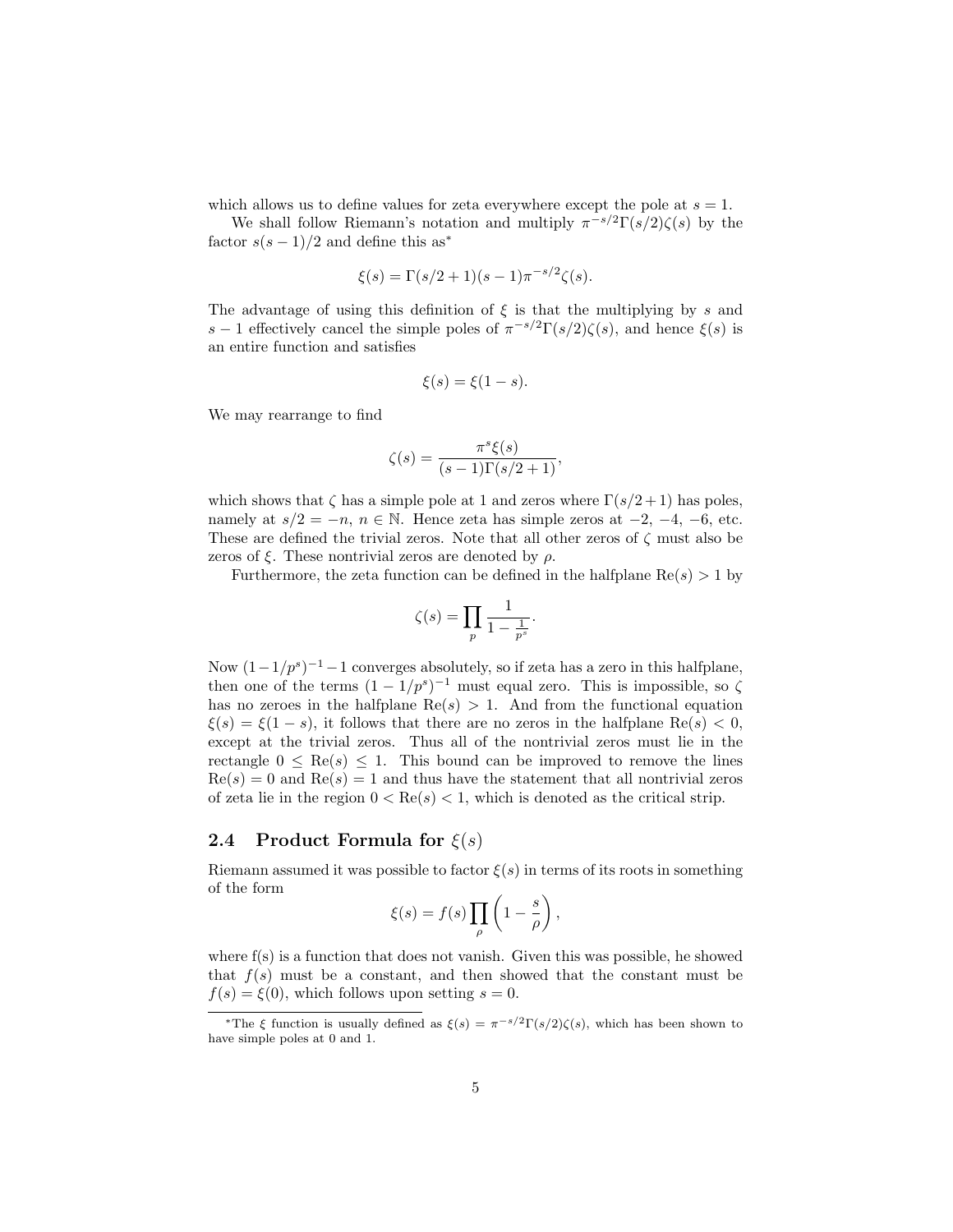The factoring step is indeed valid as shown by Hadamard in 1893, some 34 years after the publication of Riemann's paper. We will not repeat the proof of the Hadamard factorization here, as it is a fairly intricate result (a proof can be found starting on p.147 of [S1]). The factorization theorem states for this case that  $f(s) = e^{a + bs}$  because  $\xi$  has order of growth 1 (this can be easily checked from the equation defining ξ). Then since  $\xi(s-1/2)$  is an even function (this follows from  $\xi(s) = \xi(1-s)$ , Re log  $\xi(s-1/2)$  is an even function but must grow slower than  $s^{1+\epsilon}$ . A linear term cannot be even, so it must be constant. Hence we have the equation

$$
\xi(s) = \xi(0) \prod_{\rho} \left( 1 - \frac{s}{\rho} \right).
$$

But we also have by definition that

$$
\xi(s) = \Gamma(s/2 + 1)(s - 1)\pi^{-s/2}\zeta(s),
$$

so we may combine these, take the log, and rearrange to obtain

$$
\log \zeta(s) = \log \xi(0) + \sum_{\rho} \log \left( 1 - \frac{s}{\rho} \right) - \log \Gamma \left( \frac{s}{2} + 1 \right) + \frac{s}{2} \log \pi - \log(s - 1). \tag{2}
$$

## 3 Building the Formula

### 3.1  $\pi(x)$  and  $J(x)$

The end goal is to obtain a formula for  $\pi(x)$ , which counts the number of primes less than  $x$ . For our purposes, we shall use the formula

$$
\pi(x) = \frac{1}{2} \left[ \sum_{p < x} 1 + \sum_{p \leq x} 1 \right].
$$

This function starts at 0 when  $x = 0$  and jumps by 1 at each prime. At each jump, the function assumes the halfway value. Since  $\pi(x)$  almost everywhere assumes integer values, it is difficult to imagine why a formula based on analytic techniques should exist.

Riemann next defined the function  $J(x)$ . Like  $\pi(x)$ , this function starts at 0 when  $x = 0$  and jumps by 1 for every prime, but it also jumpts by  $1/2$  for every prime square, 1/3 for every prime cube, etc. It may be defined as

$$
J(x) = \frac{1}{2} \left[ \sum_{p^n < x} \frac{1}{n} + \sum_{p^n \le x} \frac{1}{n} \right]
$$

where it assumes halfway values at the jumps. The reason this function is interesting is that it may be related to the zeta function as follows.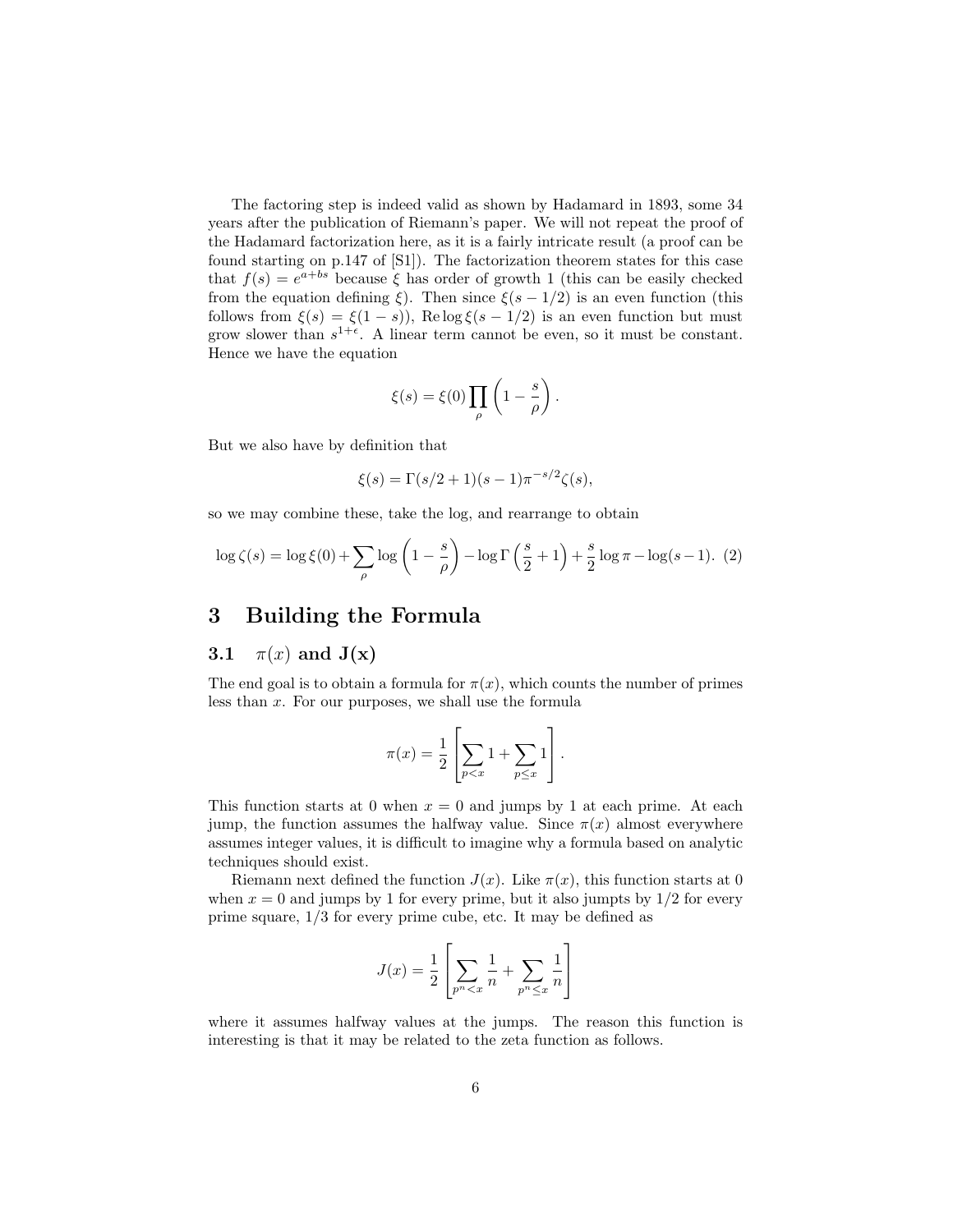Consider the product formula of  $\zeta(s)$  for  $\text{Re}(s) > 1$ 

$$
\zeta(s) = \prod_{p} \frac{1}{1 - \frac{1}{p^s}}.
$$

Taking the log of both sides and using the Taylor series for the log yields

$$
\log \zeta(s) = \sum_{p} -\log\left(1 - \frac{1}{p^{s}}\right)
$$

$$
= \sum_{p} \left(\frac{1}{p^{s}} + \frac{1}{2p^{2s}} + \frac{1}{3p^{3s}} + \cdots\right)
$$

$$
= \sum_{p} \sum_{n} \frac{p^{-ns}}{n}.
$$

Observe that

$$
p^{-ns} = s \int_{p^n}^{\infty} x^{-s-1} dx
$$

which follows from elementary calculus. We may substitute this into the  $\log \zeta(s)$ formula to obtain

$$
\log \zeta(s) = s \sum_{p} \sum_{n} \frac{1}{n} \int_{p^{n}}^{\infty} x^{-s-1} dx
$$

Because this is absolutely convergent for  $Re(s) > 1$ , it follows that we may interchange the order of summation and integration, resulting in†

$$
\log \zeta(s) = s \int_0^\infty \sum_{p^n < x} \frac{1}{n} x^{-s-1} dx
$$
\n
$$
= s \int_0^\infty J(x) x^{-s-1} dx. \tag{3}
$$

This is the key relation between  $\zeta(s)$  and  $J(x)$ . Later in this section we shall use this formula again.

Now we need a relation between  $J(x)$  and  $\pi(x)$ . This is given by

$$
J(x) = \pi(x) + \frac{1}{2}\pi(x^{\frac{1}{2}}) + \frac{1}{3}\pi(x^{\frac{1}{3}}) + \cdots
$$
 (4)

where the number of primes less than  $x$  is counted with weight 1, the number of prime squares less than  $x$  is counted with weight  $1/2$ , etc. Note that the sum is actually a finite sum, as  $\pi(x) = 0$  for  $x < 2$  (there are no primes less than 2). This shall be helpful, though not necessary, for inverting the relation.

<sup>†</sup>Note that since jumps occur on a set of measure zero, it does not matter in the sum whether we use  $p^n < x$  or  $p^n \leq x$ .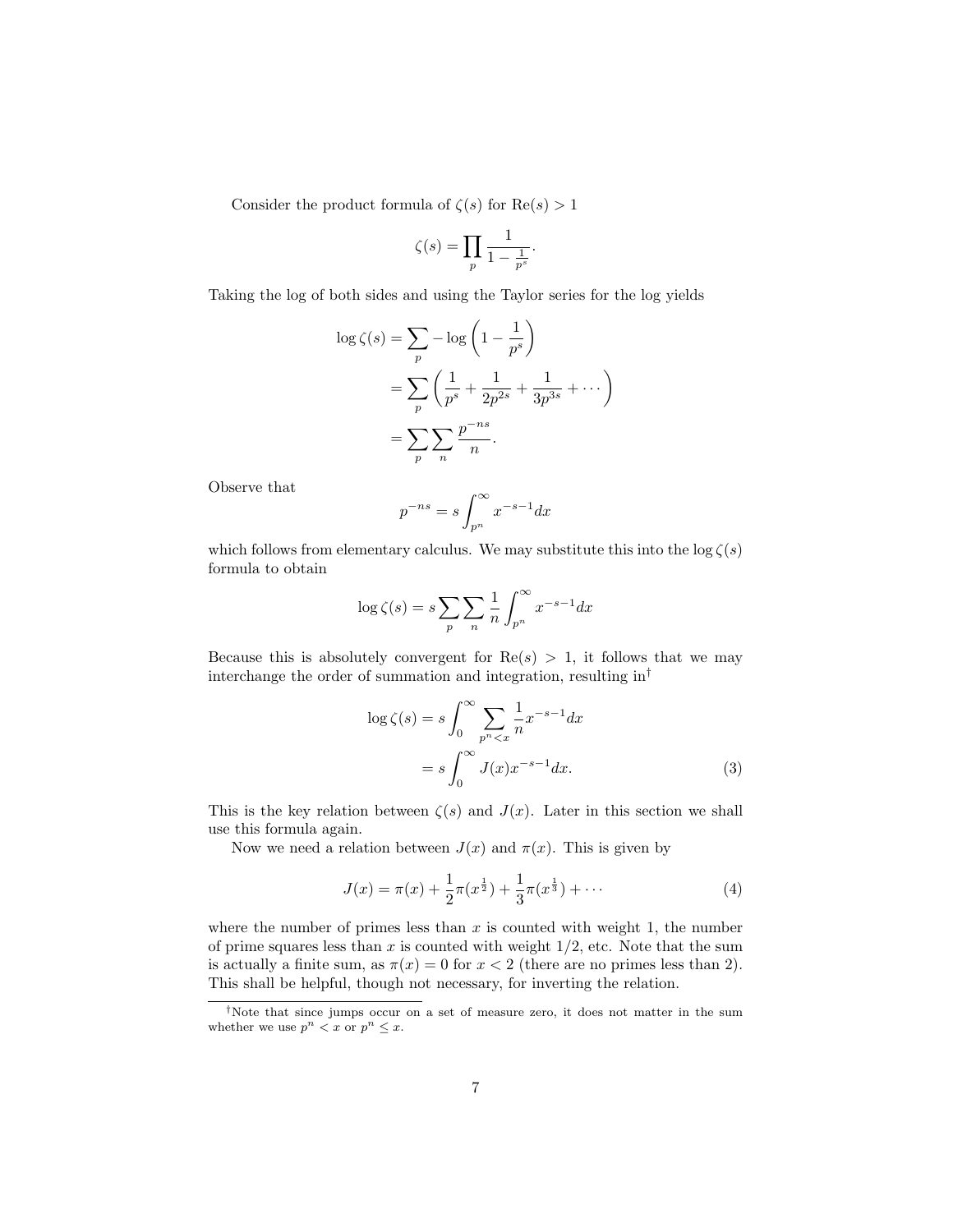The method of inversion will be the Möbius inversion. Let  $\mu(n)$  denote the Möbius function, defined for  $n \in \mathbb{N}$  as

$$
\mu(n) = \begin{cases} 1, & \text{if } n = 1, \\ (-1)^k, & \text{if } n \text{ is the product of } k \text{ distinct primes,} \\ 0, & \text{otherwise.} \end{cases}
$$

Then Möbius inversion on equation (4) gives

$$
\pi(x) = \sum_{n=1}^{\infty} \frac{\mu(n)}{n} J(x^{\frac{1}{n}})
$$

which is also a finite sum, for when  $x < 2$ , we have  $J(x) = 0$  (there are no primes or prime powers less than 2). So, all the terms where  $x^{\frac{1}{n}} < 2$  are 0, that is, which means there are only  $\lfloor \log x / \log 2 \rfloor$  non-zero terms.

At this point, note that since  $J(x)$  counts primes and weighted prime powers below x,  $J(x)$  grows no faster than x (in fact, the prime number theorem implies  $J(x) \sim x/\log x$ . Then the function  $J(x)x^{-s-1}$  grows slower than  $x^{-s}$ . Combine this with the fact that  $J(x) = 0$  for  $x < 2$ , to see that  $J(x)x^{-s-1}$  is integrable across the line when  $\text{Re}(s) > 1$ . So, we may use the inverse Laplace transform on the equation

$$
\frac{\log \zeta(s)}{s} = \int_0^\infty J(x) x^{-s-1} dx
$$

which is a reassembling of equation (3) to find

$$
J(x) = \frac{1}{2\pi i} \int_{a - i\infty}^{a + i\infty} \log \zeta(s) \frac{x^s}{s} ds
$$
 (5)

with  $a > 1$ .

### 3.2 The Product Formula and the Result

The next step begins a long line of hard work. We now attempt to substitute equation (2), reprinted below,

$$
\log \zeta(s) = \log \xi(0) + \sum_{\rho} \log \left(1 - \frac{s}{\rho}\right) - \log \Gamma\left(\frac{s}{2} + 1\right) + \frac{s}{2} \log \pi - \log(s - 1)
$$

into (5). If this works, then we can integrate term-wise and obtain a formula for  $J(x)$ . Unfortunately, the direct substitution does not work because it leads to divergent integrals. We can, however, first integrate (5) by parts to obtain

$$
J(x) = -\frac{1}{2\pi i} \cdot \frac{1}{\log x} \int_{a-i\infty}^{a+i\infty} \frac{d}{ds} \left[ \frac{\log \zeta(s)}{s} \right] x^s ds \tag{6}
$$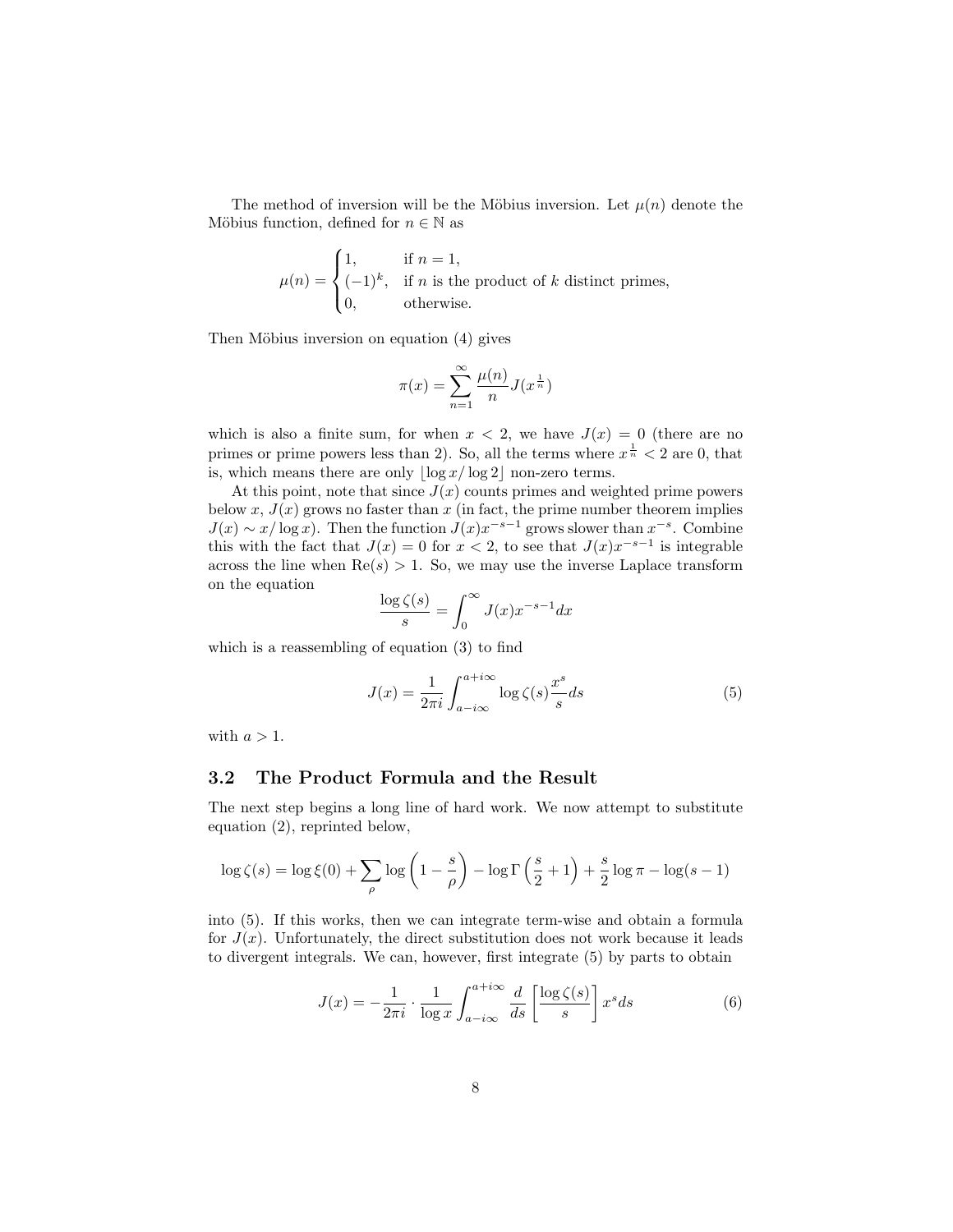and then carry out the processes of substitution and term-wise integegration to obtain the desired formula. The integration by parts of (5) depends on the behavior of the term

$$
\frac{1}{2\pi i} \cdot \frac{1}{\log x} \cdot \frac{\log \zeta(s)}{s} x^s
$$

when  $s \to a \pm \infty$ . To prove the validity of (6), it suffices to show that

$$
\lim_{T \to \infty} \frac{\log \zeta(a \pm iT)}{a \pm iT} x^{a \pm iT} = 0.
$$

This follows from the inequality

 $\mathbf{r}$ 

$$
|\log \zeta(a \pm iT)| = \left| \sum_{n} \sum_{p} (1/n)p^{-n(a \pm iT)} \right| \le \sum_{n} \sum_{p} (1/n)p^{-na} = \log \zeta(s) < \infty
$$

so that the numerator is bounded, the denominator goes to infinity, and the right-hand term is also bounded. Hence the term goes to zero and the integration by parts is valid. The next section, in which we integrate term-wise, is the hard part.

# 4 The Terms of  $J(x)$

After substitution, formula (6) at the end of the last section gives us an integral with 5 terms. The evaluations of some of these integrals are certainly not trivial. Much of the work in this section is due to Edwards [E1].

For sake of nearby reference for the reader, the integral is

$$
J(x) = -\frac{1}{2\pi i} \cdot \frac{1}{\log x} \int_{a-i\infty}^{a+i\infty} \frac{d}{ds} \left[ \frac{\log \zeta(s)}{s} \right] x^s ds
$$

and the terms are

$$
\log \zeta(s) = \log \xi(0) + \sum_{\rho} \log \left( 1 - \frac{s}{\rho} \right) - \log \Gamma \left( \frac{s}{2} + 1 \right) + \frac{s}{2} \log \pi - \log(s - 1),
$$

derived in the previous sections.

### 4.1 The Main Term

We shall start with the  $-\log(s-1)$  term. This becomes

$$
\frac{1}{2\pi i} \cdot \frac{1}{\log x} \int_{a-i\infty}^{a+i\infty} \frac{d}{ds} \left[ \frac{\log(s-1)}{s} \right] x^s ds.
$$

To compute this integral, we first define a few auxiliary functions, the the first of which is

$$
F(\beta) = \frac{1}{2\pi i} \cdot \frac{1}{\log x} \int_{a - i\infty}^{a + i\infty} \frac{d}{ds} \left\{ \frac{\log[(s/\beta) - 1]}{s} \right\} x^s ds
$$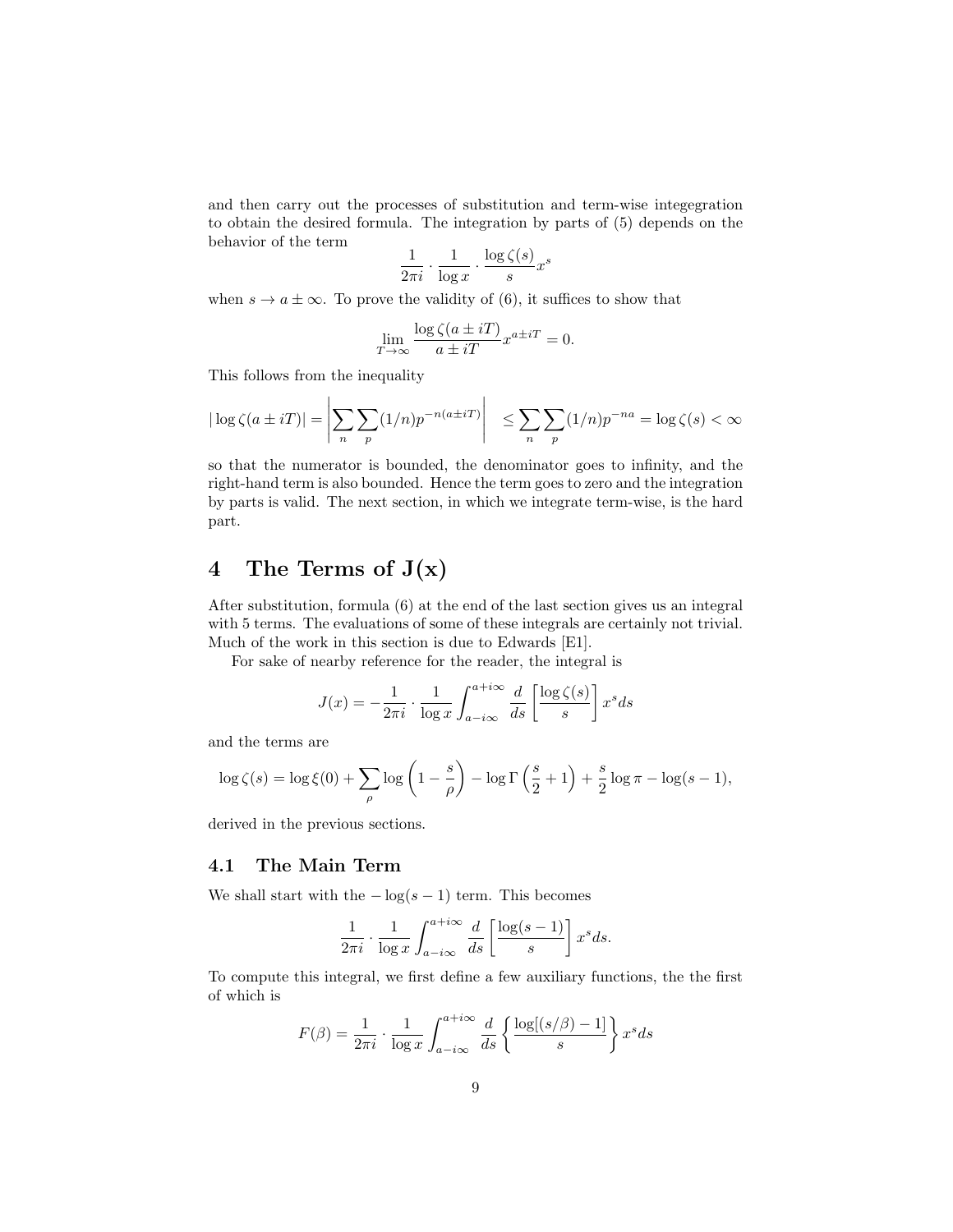where our term in question is the special case  $F(1)$ . To extend F, we take  $a > \text{Re}\,\beta$  and define  $\log[(s/\beta) - 1]$  as  $\log(s - \beta)$  -  $\log \beta$ , to follow the principal branch of log. Moreover, the integral is absolutely convergent because

$$
\left|\frac{d}{ds}\frac{\log[(s/\beta)-1]}{s}\right| \le \frac{|\log[(s/\beta)-1]|}{|s|^2} + \frac{1}{|s(s-\beta)|}
$$

is integrable, while  $x^s$  oscillates on the line of integration. Now we use the derivative

$$
\frac{d}{d\beta} \frac{\log[(s/\beta) - 1]}{s} = \frac{1}{(\beta - s)\beta}
$$

to obtain

$$
F'(\beta) = \frac{1}{2\pi i} \cdot \frac{1}{\log x} \int_{a - i\infty}^{a + i\infty} \frac{d}{ds} \left[ \frac{1}{(\beta - s)\beta} \right] x^s ds
$$
  
= 
$$
-\frac{1}{2\pi i} \int_{a - i\infty}^{a + i\infty} \frac{x^s}{(\beta - s)\beta} ds
$$
  
= 
$$
\frac{1}{2\pi i\beta} \int_{a - i\infty}^{a + i\infty} \frac{x^s}{s - \beta} ds
$$

where the first step comes from differentiation under the integral sign, the second from integration by parts, and the third from trivial rearrangement.

This can be computed. Consider the function

$$
\frac{1}{s-\beta} = \int_1^{\infty} x^{-s} x^{\beta-1} dx \qquad [\text{Re}(s-\beta) > 0].
$$

Substitute  $x = e^{\lambda}, dx = e^{\lambda} d\lambda$  and write  $s = a + i\mu$  to obtain

$$
\frac{1}{a+i\mu-\beta} = \int_0^\infty e^{-i\lambda\mu} e^{\lambda(\beta-a)} d\lambda \qquad [a > \text{Re}(\beta)],
$$

which gives, from Fourier inversion,

$$
\int_{-\infty}^{\infty} \frac{1}{a + i\mu - \beta} e^{i\mu x} d\mu = \begin{cases} 2\pi e^{x(\beta - a)}, & \text{if } x > 0, \\ 0, & \text{if } x < 0. \end{cases}
$$

It follows that

$$
\frac{1}{2\pi i} \int_{a-i\infty}^{a+i\infty} \frac{1}{s-\beta} y^s ds = \begin{cases} y^\beta, & \text{if } y > 1, \\ 0, & \text{if } y < 1. \end{cases}
$$
 (7)

Since we already have  $x > 1$ ,  $F'(\beta) = x^{\beta}/\beta$ .

The next step is to evaluate a contour integral. Let  $C^+$  be the contour from 0 to x that consists of the real line segment from 0 to  $1 - \epsilon$ , the semicircle in the upper halfplane Im  $t \geq 0$  from  $1 - \epsilon$  to  $1 + \epsilon$ , and then the real line segment from  $1 + \epsilon$  to x. Define

$$
G(\beta) = \int_{C^+} \frac{t^{\beta - 1}}{\log t} dt
$$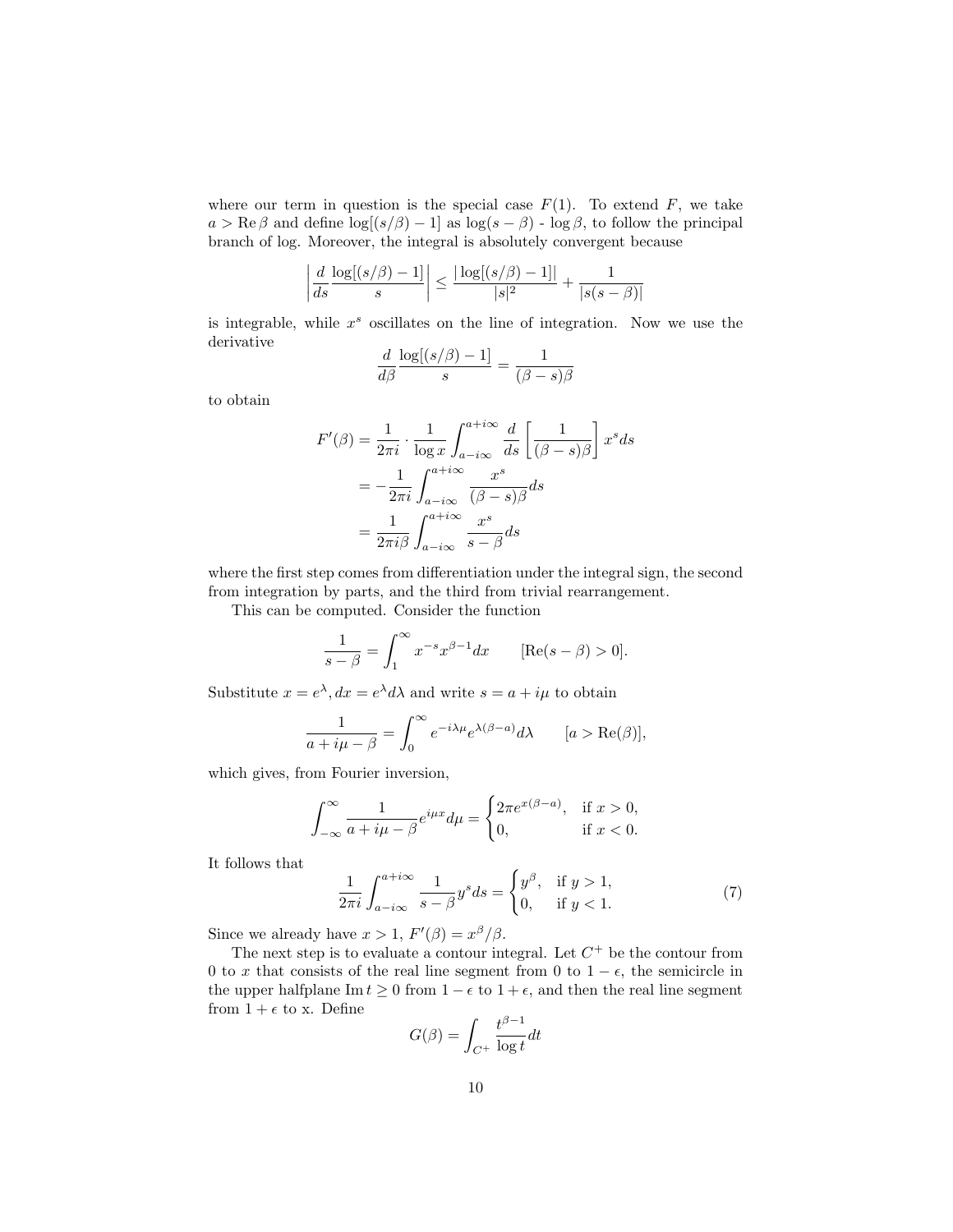and note that

$$
G'(\beta) = \int_{C^+} t^{\beta - 1} dt = \left. \frac{t^{\beta}}{\beta} \right|_0^x = F'(\beta).
$$

Since  $G(\beta)$  is defined and analytic for  $\text{Re}(\beta) > 0$ ,  $G(\beta)$  and  $F(\beta)$  must differ by a constant. The hope is that we can compute this constant and hence find  $F(\beta)$  as  $G(\beta)$  plus a constant.

We shall evaluate the constant by setting  $\beta = \sigma + i\tau$ , holding  $\sigma$  fixed, letting  $\tau \to \infty$ , and evaluate  $F(\beta)$  and  $G(\beta)$ . First, we evaluate the limit of  $G(\beta)$ . Making the change of variable  $t = e^u$  puts  $G(\beta)$  in the form

$$
\int_{i\delta-\infty}^{i\delta+\log x} \frac{e^{\beta u}}{u} du + \int_{i\delta+\log x}^{\log x} \frac{e^{\beta u}}{u} du.
$$

Note that the path of integration has been altered slightly based on Cauchy's integral theorem. The further changes of variable  $u = i\delta + v$  in the first integral and  $u = \log x + iw$  in the second put  $G(\beta)$  in the form

$$
e^{i\delta\sigma}e^{-\sigma\tau}\int_{-\infty}^{\log x}\frac{e^{\sigma v}}{i\delta+v}e^{i\tau v}dv - ix^{\beta}\int_{0}^{\delta}\frac{e^{-\tau w}e^{\sigma iw}}{\log x + iw}dw,
$$

whose values both approach 0 as  $\tau \to \infty$ . In the first integral,  $e^{-\delta \tau} \to 0$  is enough to make the value 0, and in the second,  $e^{-\tau w} \to 0$  except at  $w = 0$ . Therefore, the limit of  $G(\beta)$  as  $\tau \to \infty$  is 0.

Evaluating the limit of  $F(\beta)$  is a bit trickier. Define another auxiliary function

$$
H(\beta) = \frac{1}{2\pi i} \cdot \frac{1}{\log x} \int_{a-i\infty}^{a+i\infty} \frac{d}{ds} \left\{ \frac{\log[1 - (s/\beta)]}{s} \right\} x^s ds
$$

where  $a > \text{Re }\beta$  and  $\log[1-(s/\beta)]$  is defined for complex  $\beta$  as  $\log(s-\beta)-\log(-\beta)$ . The goal is to compare this to  $F(\beta)$  and thereby to  $G(\beta)$ . In the upper halfplane Im  $\beta > 0$ , the difference

$$
H(\beta) - F(\beta) = \frac{1}{2\pi i} \cdot \frac{1}{\log x} \int_{a - i\infty}^{a + i\infty} \frac{d}{ds} \left[ \frac{\log \beta - \log(-\beta)}{s} \right] x^s ds
$$
  

$$
= \frac{1}{2\pi i} \cdot \frac{1}{\log x} \int_{a - i\infty}^{a + i\infty} \frac{d}{ds} \left[ \frac{i\pi}{s} \right] x^s ds
$$
  

$$
= -\frac{1}{2\pi i} \int_{a - i\infty}^{a + i\infty} \frac{i\pi}{s} x^s ds
$$
  

$$
= -i\pi
$$

where the last result is derived from equation (7). Therefore,  $F(\beta) = H(\beta) + i\pi$ in the upper halfplane, reducing the problem to finding the limit of  $H(\beta)$  as  $\tau \to \infty$ . From the derivative

$$
\frac{d}{ds} \frac{\log[1 - (s/\beta)]}{s} = -\frac{\log[1 - (s/\beta)]}{s^2} + \frac{1}{s(s - \beta)}
$$

$$
= -\frac{\log[1 - (s/\beta)]}{s^2} + \frac{1}{\beta(s - \beta)} - \frac{1}{\beta s},
$$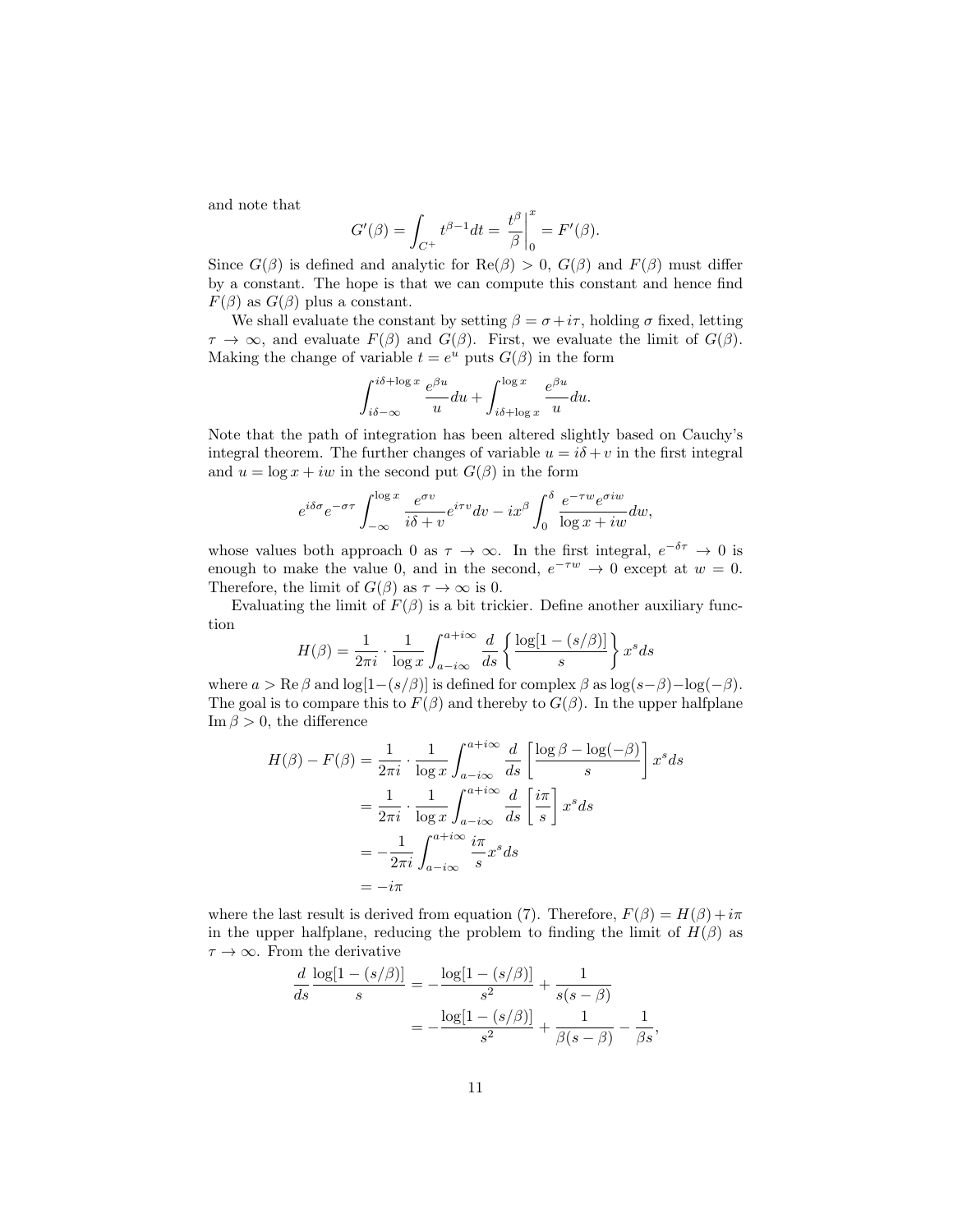we may put this in the integral defining  $H(\beta)$ . The first term is then

$$
-\frac{1}{2\pi i} \int_{a-i\infty}^{a+i\infty} \frac{\log[1-(s/\beta)]}{s^2} x^s ds.
$$

Since  $1 - (s/\beta) \rightarrow 1$  and hence  $\log[1 - (s/\beta)] \rightarrow 0$ , the numerator is strongly bounded. The denominator is  $s^2$ , which grows like  $|s|^2$  for large  $\tau$ , and  $x^s$ oscillates along the line of integration. The  $1/s^2$  growth rate means the we may use the Lebesgue bounded convergence theorem so that the limit of the integral is the integral of the limit, which is 0 due to  $log[1 - (s/\beta)]$  in the numerator. Hence, this integral is 0. The second and third terms combine to give

$$
\frac{1}{2\pi i}\int_{a-i\infty}^{a+i\infty}\left[\frac{1}{\beta(s-\beta)}-\frac{1}{\beta s}\right] x^s ds=\frac{x^\beta}{\beta}-\frac{1}{\beta}
$$

from equation (7). The numerators are bounded and  $|\beta| \to \infty$ , hence these terms go to 0, and the function  $H(\beta)$  goes to 0. This implies  $F(\beta) \to i\pi$ , and thus  $F(\beta) = G(\beta) + i\pi$  in the halfplane Re  $\beta > 0$ . Finally, this allows us to write the main  $J(x)$  term as

$$
F(1) = \int_0^{1-\epsilon} \frac{dt}{\log t} + \int_{1-\epsilon}^{1+\epsilon} \frac{dt}{\log t} + \int_{1+\epsilon}^x \frac{dt}{\log t} + i\pi
$$

Taking the limit as  $\epsilon \to 0$ , we see that the second term approaches along a pole of residue 1, but the contour is taken with the negative orientation, resulting in  $\int_{1-\epsilon}^{1+\epsilon} \frac{dt}{\log t} = -i\pi$ , from the residue theorem. This implies that the  $i\pi$  terms cancel and we are left with

$$
F(1) = \lim_{\epsilon \to 0} \int_0^{1-\epsilon} \frac{dt}{\log t} + \int_{1+\epsilon}^x \frac{dt}{\log t} = Li(x).
$$

#### 4.2 The Oscillatory Term

Next, we shall look at the term

$$
\sum_{\rho} \log \left( 1 - \frac{s}{\rho} \right)
$$

which involves the nontrivial roots of the zeta function. In the integral form for  $J(x)$ , this becomes

$$
-\frac{1}{2\pi i} \cdot \frac{1}{\log x} \int_{a-i\infty}^{a+i\infty} \frac{d}{ds} \left[ \frac{\sum_{\rho} \log \left(1 - \frac{s}{\rho}\right)}{s} \right] x^s ds. \tag{8}
$$

At this point it is not clear what to do, since we do not know whether the integral and sum can be interchanged. Riemann did not know how to prove this, but he assumed it could be done. We will see in a later section that if we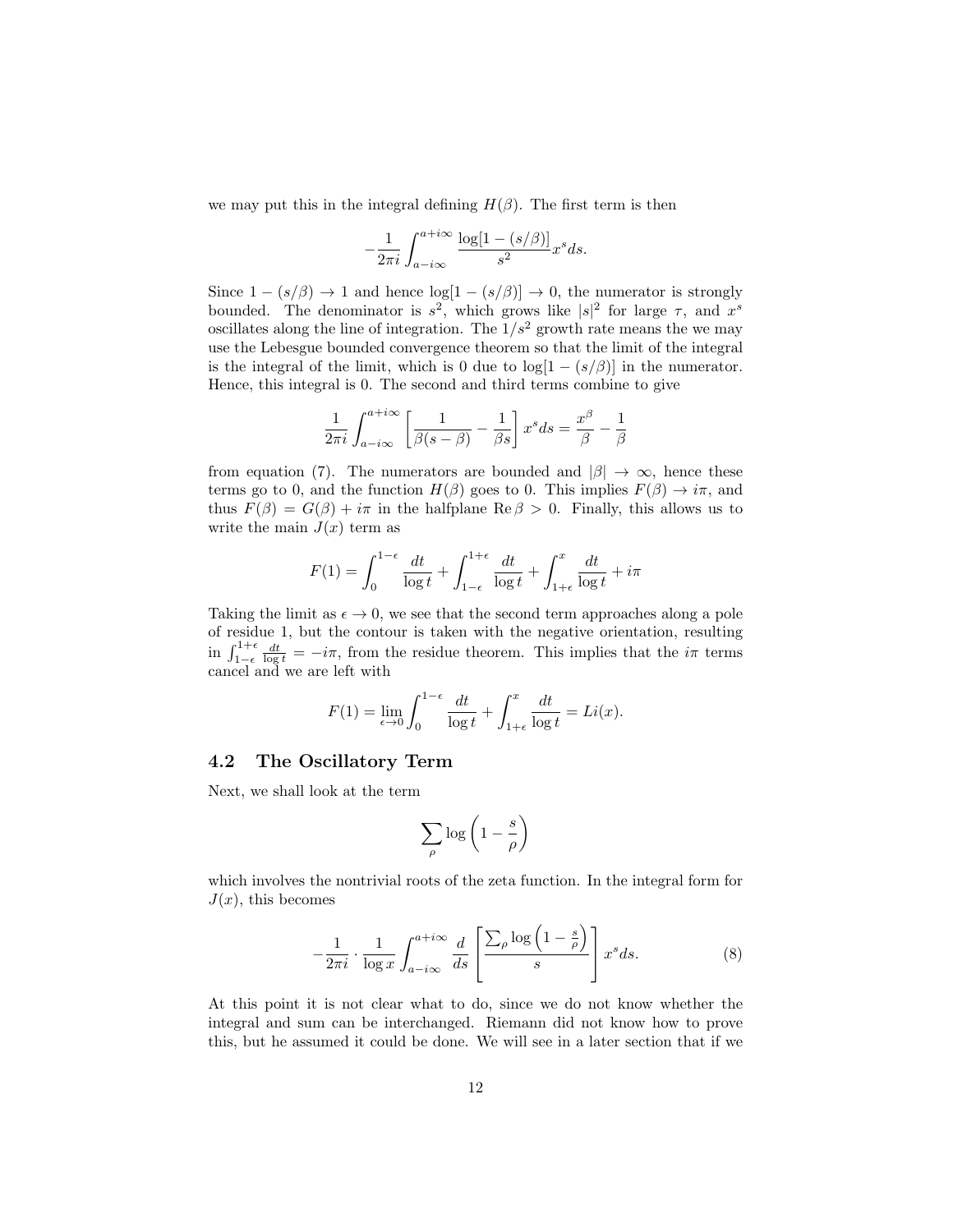assume the interchange is valid, the final result is the correct one, despite the possible invalidity of the method.

Assuming we can interchange the integral and sum, this expression becomes

$$
-\sum_{\rho} H(\rho)
$$

with the same  $H(\rho)$  as defined in the previous section. We showed that  $H(\rho)$  =  $G(\rho)$  in the first quadrant (Re  $\rho > 0$ , Im  $\rho > 0$ ), and if we take the integral defining  $G(\rho)$  to go through the lower halfplane, the same holds  $\rho$  in the fourth quadrant (Re  $\rho > 0$ , Im  $\rho \leq 0$ ). That is, let  $C^-$  be the contour that goes in a line segment from 0 to  $1 - \epsilon$ , in a semicircle in the lower halfplane (Im  $\rho < 0$ ) from  $1 - \epsilon$  to  $1 + \epsilon$ , and then in a line segment from  $1 + \epsilon$  to x. Then after pairing the terms  $\rho$  and  $1 - \rho$ , we find that the total sum is equal to

$$
-\sum_{\text{Im}\,\rho>0}\left(\int_{C^+}\frac{t^{\rho-1}}{\log t}dt+\int_{C^-}\frac{t^{-\rho}}{\log t}dt\right).
$$

If  $\beta$  is real and positive, then the change of variable  $u = t^{\beta}$ ,  $\log t = (\log u)/\beta$ ,  $dt/t = du/u\beta$  gives

$$
\int_{C^+} \frac{t^{\beta - 1}}{\log t} dt = \int_0^{x^{\beta}} \frac{du}{\log u} = Li(x^{\rho}) - i\pi,
$$

where the path from 0 to  $x^{\beta}$  passes in the upper halfplane near  $u = 1$ . Now the integral converges in the upper halfplane  $\text{Re } \beta > 0$  and thus gives an analytic continuation of  $Li(x^{\beta})$  in this halfplane. On the other hand, the integral

$$
\int_{C^{-}} \frac{t^{\beta - 1}}{\log t} dt = Li(x^{\rho}) + i\pi,
$$

through a similar argument. Thus the formula for equation (8) is

$$
-\sum_{\text{Im }\rho>0} \left[ Li(x^{\rho}) + Li(x^{1-\rho}) \right]
$$

.

We must be careful as this sum converges only conditionally. We take the sum in order of increasing  $|\text{Im}(\rho)|$ .

#### 4.3 The Constant Term

The next term is

 $\log \xi(0)$ ,

which becomes, in the integral,

$$
-\frac{1}{2\pi i} \cdot \frac{1}{\log x} \int_{a-i\infty}^{a+i\infty} \frac{d}{ds} \left[ \frac{\log \xi(0)}{s} \right] x^s ds.
$$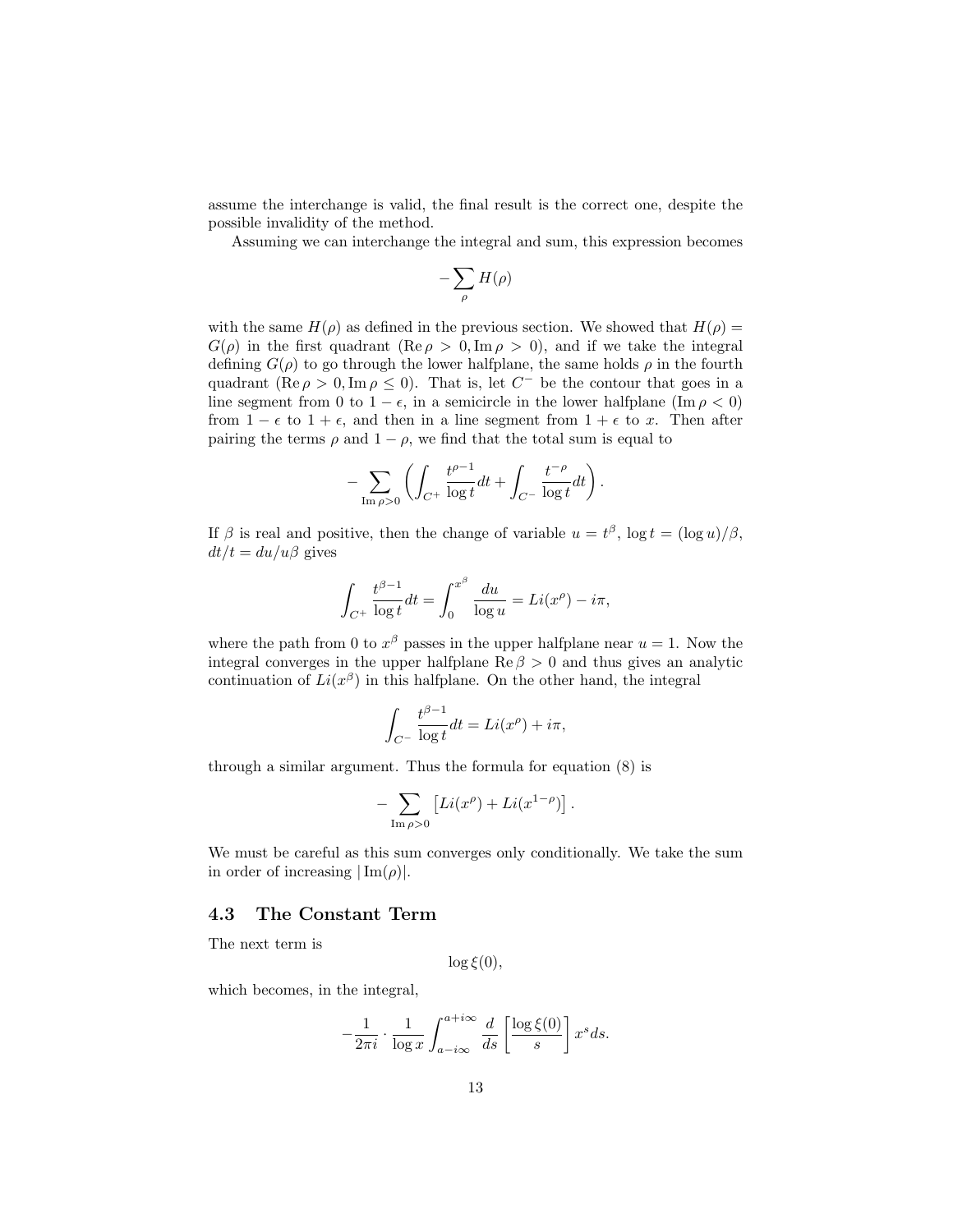Integrating by parts and using equation (7), we have that the above is equal to

$$
\frac{1}{2\pi i} \int_{a-i\infty}^{a+i\infty} \frac{\log \xi(0)}{s} x^s ds = \log \xi(0),
$$

which is given by  $\xi(0) = \Gamma(1)\pi^0(0-1)\zeta(0) = -\zeta(0) = \frac{1}{2}$ , so that

$$
\log \xi(0) = -\log 2.
$$

### 4.4 The Integral Term

The last useful term is

$$
\log\Gamma\left(\frac{s}{2}+1\right)
$$

and the corresponding integral is

$$
\frac{1}{2\pi i} \cdot \frac{1}{\log x} \int_{a-i\infty}^{a+i\infty} \frac{d}{ds} \left[ \frac{\log \Gamma\left(\frac{s}{2} + 1\right)}{s} \right] x^s ds \tag{9}
$$

Using formula (1), a property of the gamma function, we may rewrite

$$
\log \Gamma\left(\frac{s}{2} + 1\right) = \sum_{1}^{\infty} \left[ -\log\left(1 + \frac{s}{2n}\right) + \frac{s}{2}\log\left(1 + \frac{1}{n}\right) \right].
$$

Putting this formula in (9) and and assuming that we can interchange the sum and integral, we have (9) in the form

$$
-\frac{1}{2\pi i} \cdot \frac{1}{\log x} \int_{a-i\infty}^{a+i\infty} \frac{d}{ds} \left\{ \frac{-\log[1 + (s/2n)]}{s} \right\} x^s ds
$$

where only the first sum is intact (the second sum vanishes because division by s results in a constant, which has derivative 0). But this is equal to

$$
-\sum_{1}^{\infty} H(-2n)
$$

where  $H$  is defined as in section 4.1 in the evaluation of the main term. In that section we only evaluated H for  $\text{Re}(\beta) > 0$ . To analyze the behavior of H in  $\text{Re}(\beta) < 0$ , define

$$
E(\beta) = -\int_x^{\infty} \frac{t^{\beta - 1}}{\log t} dt
$$

and note that

$$
E'(\beta) = -\int_x^{\infty} t^{\beta - 1} dt = \frac{x^{\beta}}{\beta} = F'(\beta) = H'(\beta),
$$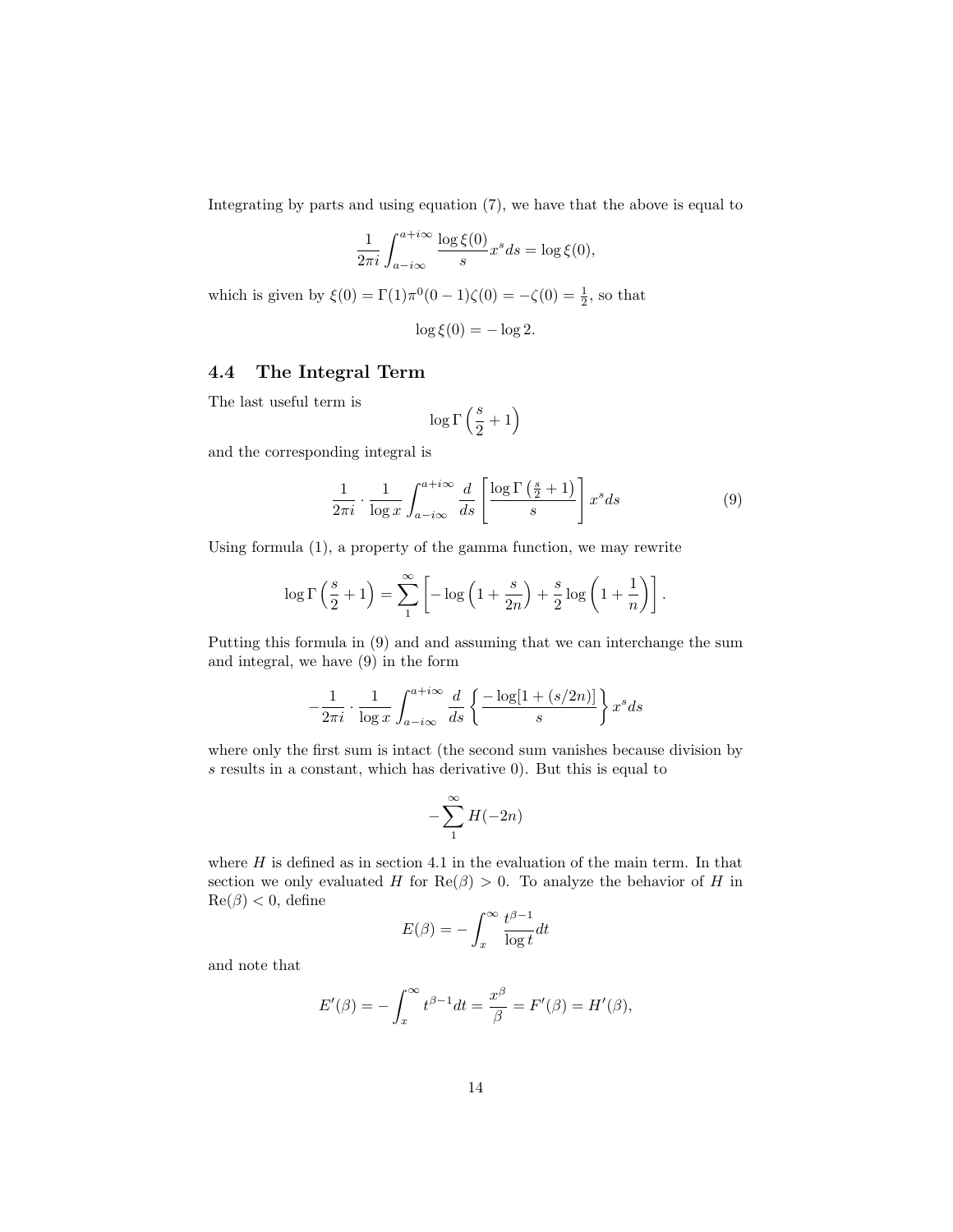so that  $E(\beta)$  and  $H(\beta)$  differ by a constant. Now both E and H approach zero as  $\beta \to \infty$  and so the constant is zero, giving  $E(\beta) = H(\beta)$ . Thus our term becomes

$$
-\sum_{1}^{\infty} H(-2n) = \int_{x}^{\infty} \frac{t^{-2n-1}}{\log t} dt
$$

$$
= \int_{x}^{\infty} \frac{1}{t \log t} \sum_{1}^{\infty} (t^{-2n}) dt
$$

$$
= \int_{x}^{\infty} \frac{dt}{t(t^2 - 1) \log t}
$$

assuming that termwise integration is valid.

To show that it is, we consider

$$
\frac{d}{ds} \frac{\log \Gamma(s/2 + 1)}{s} = -\sum_{1}^{\infty} \frac{d}{ds} \frac{-\log[1 + (s/2n)]}{s}.
$$

For large n, take the Taylor series expansion  $\log(1+x) = x - \frac{1}{2}x^2 + \frac{1}{3}x^3 - \cdots$ to find that

$$
-\sum_{1}^{\infty} \frac{d}{ds} \frac{-\log[1 + (s/2n)]}{s} = \frac{1}{2} \frac{1}{4n^2} - \frac{2}{3} \frac{s}{8n^3} + \frac{3}{4} \frac{s^2}{16n^4} - \dots
$$

which converges uniformly as the highest order term of n is  $n^{-2}$ . This justifies termwise differentiation. The termwise integration is likewise justified, as the terms decay like  $1/n^2$  and the sum is hence uniformly convergent.

### 4.5 The Vanishing Term

The final term we look at is

$$
\frac{s}{2}\log\pi,
$$

which, as it turns out, completely vanishes in the formula for  $J(x)$ , because

$$
-\frac{1}{2\pi i} \cdot \frac{1}{\log x} \int_{a-i\infty}^{a+i\infty} \frac{d}{ds} \left[ \frac{\frac{s}{2} \log \pi}{s} \right] x^s ds = 0.
$$

The term is divided by s and becomes constant, resulting in a derivative of 0, and thus the entire term is 0.

#### 4.6 Result

In the final analysis, we have

$$
J(x) = Li(x) + \sum_{\rho} Li(x^{\rho}) - \log 2 + \int_{x}^{\infty} \frac{dt}{t(t^2 - 1) \log t}
$$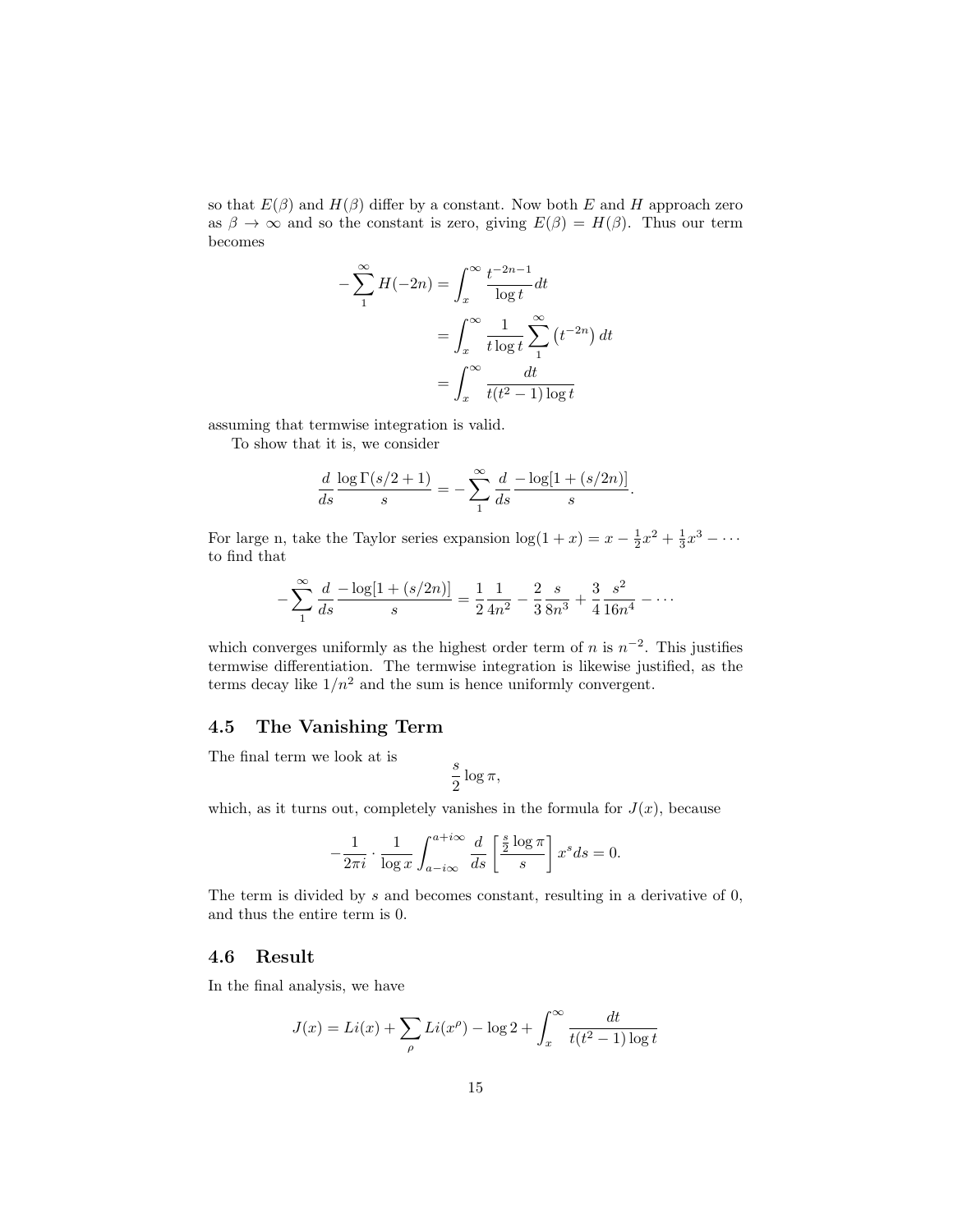with  $x > 1$ , and with the sum in the second term only conditionally convergent (one must sum in order of increasing  $|\text{Im}(\rho)|$ ). Combining this formula with

$$
\pi(x) = \sum_{n=1}^{\infty} \frac{\mu(n)}{n} J(x^{\frac{1}{n}})
$$

gives an analytic formula for  $\pi(x)$ . Remembering that this formula involves a finite sum, we can see easily that if the formula for  $J(x)$  is valid, then the formula for  $\pi(x)$  must also be valid.

We have not yet shown the validity of termwise integration for the second term

$$
\sum_{\rho} Li(x^{\rho}).
$$

A proof dealing with this sum directly was not discovered until 1908, nearly half a century after Riemann's paper, by Landau [L1]. There were also methods of indirect proof which involved formulas for functions similar to  $J(x)$ , one of which we shall examine in the next section.

# 5 The Von Mangoldt Formula

#### 5.1 Deriving the Formula

Consider a counting function that counts primes and prime powers weighted by the log of the prime, that is,

$$
\psi(x) = \sum_{p^n < x} \log p
$$

where the function assumes the halfway value at each jump.

This function has the corresponding equation (proved by von Mangoldt in 1894, see [E1])

$$
\psi(x) = x - \sum_{\rho} \frac{x^{\rho}}{\rho} - \log(2\pi) + \sum_{n} \frac{x^{-2n}}{2n}
$$

for  $x > 1$ . While we shall not fully prove it here, we can show that it is a very reasonable result. One can differentiate the formula for  $J(x)$  to obtain

$$
dJ = \left(\frac{1}{\log x} - \sum_{\rho} \frac{x^{\rho - 1}}{\log x} - \frac{1}{x(x^2 - 1)\log x}\right) dx.
$$

Now, since J jumps by  $1/n$  at prime powers,  $dJ = 1/n$  at  $x = p^n$ . Similarly,  $d\psi = \log p = (1/n) \log(p^n) = (1/n) \log(x)$  at  $x = p^n$ . They are 0 everywhere else. Hence these equations give

$$
d\psi = (\log x) dJ
$$
  
= 
$$
\left(1 - \sum_{\rho} x^{\rho - 1} - \sum_{n} x^{-2n-1}\right) dx
$$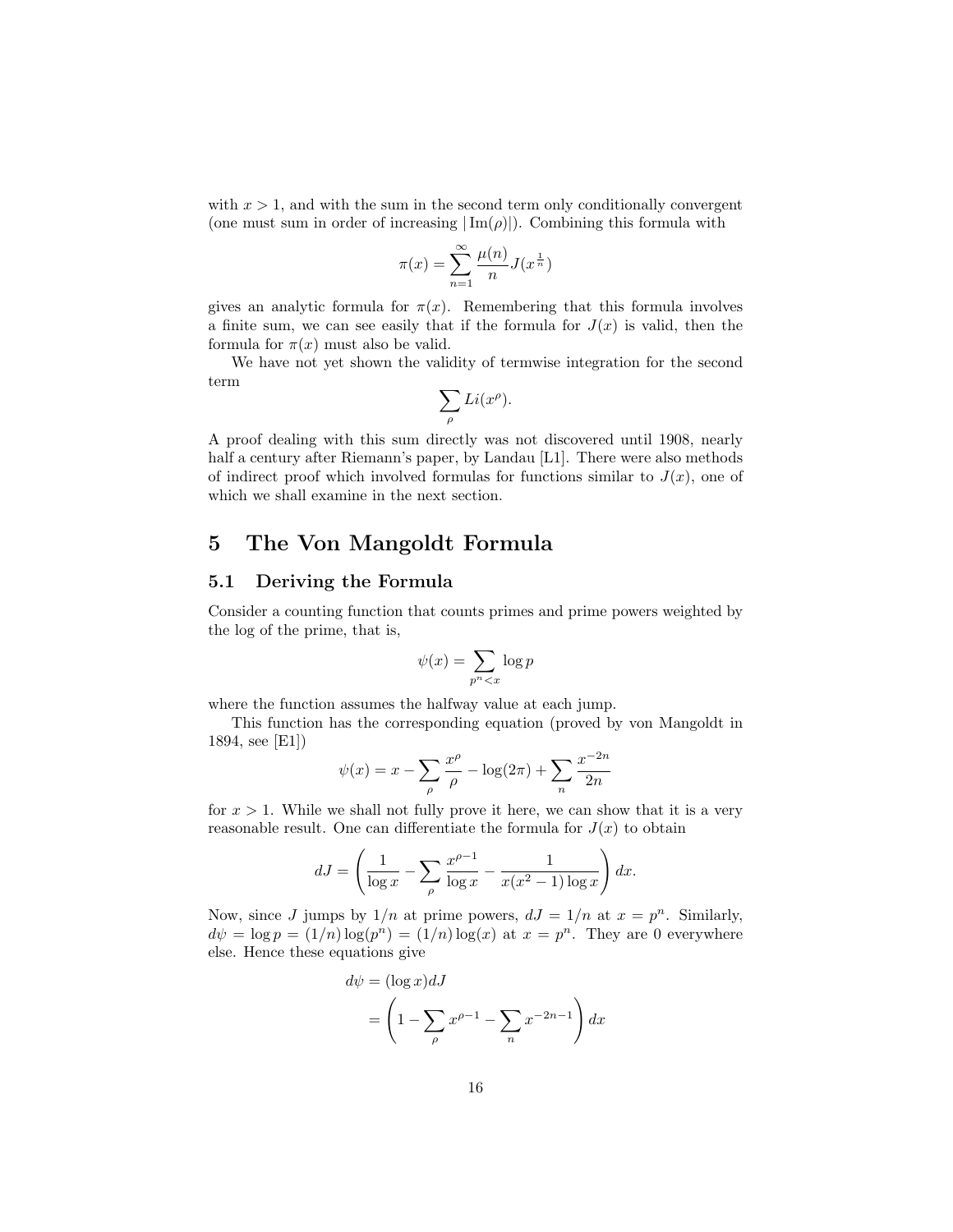where the last term can be derived with geometric series. This leads to the plausible guess that

$$
\psi(x) = x - \sum_{\rho} \frac{x^{\rho}}{\rho} + \sum_{n} \frac{x^{-2n}}{2n} + C.
$$

The hard part in showing that von Mangoldt's formula holds is showing that the oscillatory term, i.e.  $\sum_{\rho} x^{\rho}/\rho$ , converges.

To derive such a formula for  $\psi(x)$  in terms of  $\zeta$ , von Mangoldt used the same method as Riemann, i.e., he first found a formula for  $\zeta(s)$  in an integral form of  $\psi(x)$ , and then took the Laplace transform. In his case, he found

$$
-\frac{\zeta'(s)}{\zeta(s)} = s \int_0^\infty \psi(x) x^{-s-1} dx,
$$

which comes from log-differentiating the product formula for zeta, and then he applies the transform to obtain

$$
\psi(x) = \frac{1}{2\pi i} \int_{a-i\infty}^{a+i\infty} \left[ -\frac{\zeta'(s)}{\zeta(s)} \right] x^s \frac{ds}{s} \tag{10}
$$

for  $a > 1$ .

For the next step, we shall find a formula for  $-\zeta'(s)/\zeta(s)$  and take the integral termwise. The reader will probably recognize this process as nearly identical so far to the process Riemann used to find  $J(x)$ .

Using the equation

$$
\xi(0)\prod_{\rho}\left(1-\frac{s}{\rho}\right)=\Gamma(s/2+1)(s-1)\pi^{-s/2}\zeta(s)
$$

developed at the end of section 2.4 and log-differentiating, we find that

$$
-\frac{\zeta'(s)}{\zeta(s)} = \frac{1}{s-1} - \sum_{\rho} \frac{1}{s-\rho} + \sum_{n} \left[ -\frac{1}{s+2n} + \frac{1}{2} \log \left( 1 + \frac{1}{n} \right) \right] - \frac{1}{2} \log \pi.
$$

Plugging  $s = 0$  gives

$$
-\frac{\zeta'(0)}{\zeta(0)} = -1 + \sum_{\rho} \frac{1}{\rho} + \sum_{n} \left[ -\frac{1}{2n} + \frac{1}{2} \log \left( 1 + \frac{1}{n} \right) \right] - \frac{1}{2} \log \pi,
$$

which, when substracted from the previous equation, gives

$$
-\frac{\zeta'(s)}{\zeta(s)} = \frac{s}{s-1} - \sum_{\rho} \frac{s}{\rho(s-\rho)} + \sum_{n} \frac{s}{2n(s+2n)} - \frac{\zeta'(0)}{\zeta(0)}.
$$
 (11)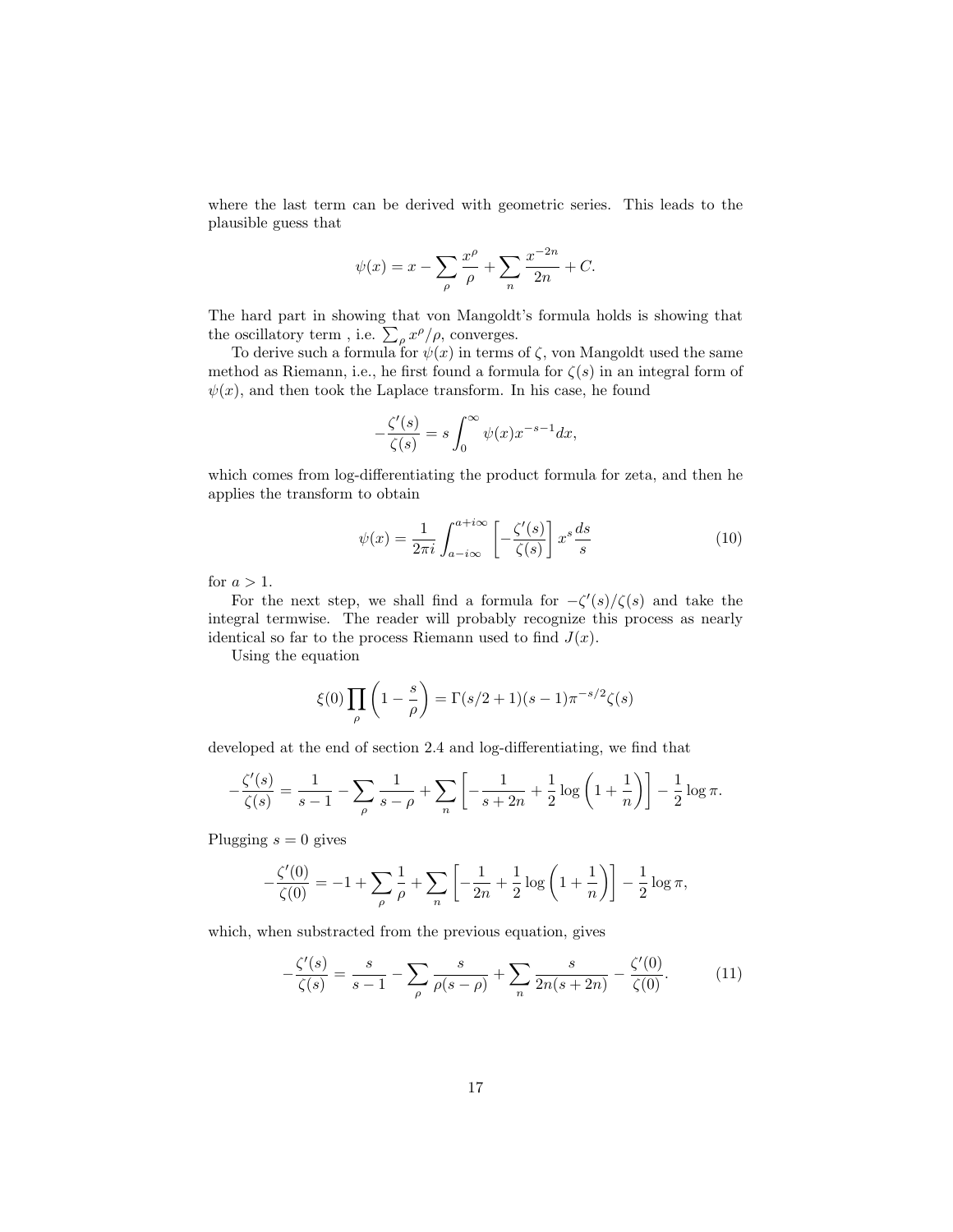#### $5.2$  The  $\sum_\rho$  $x^{\rho}$  $\frac{c^\rho}{\rho} \; \mathrm{Term}$

When we plug equation (11) into the integral in equation (10), the terms actually converge so we do not need to take the extra step of integrating by parts as we did for  $J(x)$ . This simplifies the calculation immensely. We shall skip over the calculation of the first, third, and fourth terms, as we already know from calculation of  $J(x)$  what they should be (except for the value of the constant) and why they converge. We shall concern ourselves with the second term, arising from the nontrivial zeros, namely

$$
-\sum_{\rho}\frac{s}{\rho(s-\rho)}
$$

with the integral expression

$$
\frac{1}{2\pi i} \int_{a-i\infty}^{a+i\infty} \left[ \sum_{\rho} \frac{s}{\rho(s-\rho)} \right] x^s \frac{ds}{s}.
$$
 (12)

The goal will be to show that this term converges and is equal to

$$
\sum_{\rho} \frac{x^{\rho}}{\rho}.
$$
\n(13)

If we pair the roots  $\rho$  and  $1 - \rho$  (such roots exist because  $\xi(s) = \xi(1 - s)$ ), we find that the sum actually converges uniformly. This can be seen from

$$
\left| \frac{1}{s-\rho} + \frac{1}{s - (1-\rho)} \right| = \left| \frac{1}{(s-\frac{1}{2}) - (\rho-\frac{1}{2})} + \frac{1}{(s-\frac{1}{2}) + (\rho-\frac{1}{2})} \right|
$$

$$
= \left| \frac{2(s-\frac{1}{2})}{(s-\frac{1}{2})^2 - (\rho-\frac{1}{2})^2} \right|
$$

$$
\leq C \left| \frac{1}{(\rho-\frac{1}{2})^2} \right|
$$

for large  $\rho$ , and the fact that

$$
\sum_{\rho}\frac{1}{\left|\rho-\frac{1}{2}\right|^{1+\epsilon}}<\infty,
$$

which is essentially due to  $\xi(s)$  having order of growth 1. The uniform convergence implies that this sum can be integrated termwise over finite intervals. Thus the term (12) is equal to

$$
\lim_{h \to \infty} \sum_{\rho} \frac{1}{2\pi i} \int_{a-ih}^{a+ih} \frac{x^s ds}{\rho(s-\rho)} = \lim_{h \to \infty} \sum_{\rho} \frac{x^{\rho}}{\rho} \frac{1}{2\pi i} \int_{a-ih}^{a+ih} \frac{x^{s-\rho} ds}{s-\rho}
$$

and defines the correct term in the formula for  $\psi(x)$ . It is not hard to find, for  $x > 1$ ,

$$
\lim_{h \to \infty} \frac{1}{2\pi i} \int_{a-ih}^{a+ih} \frac{x^{s-\rho} ds}{s-\rho} = 1,
$$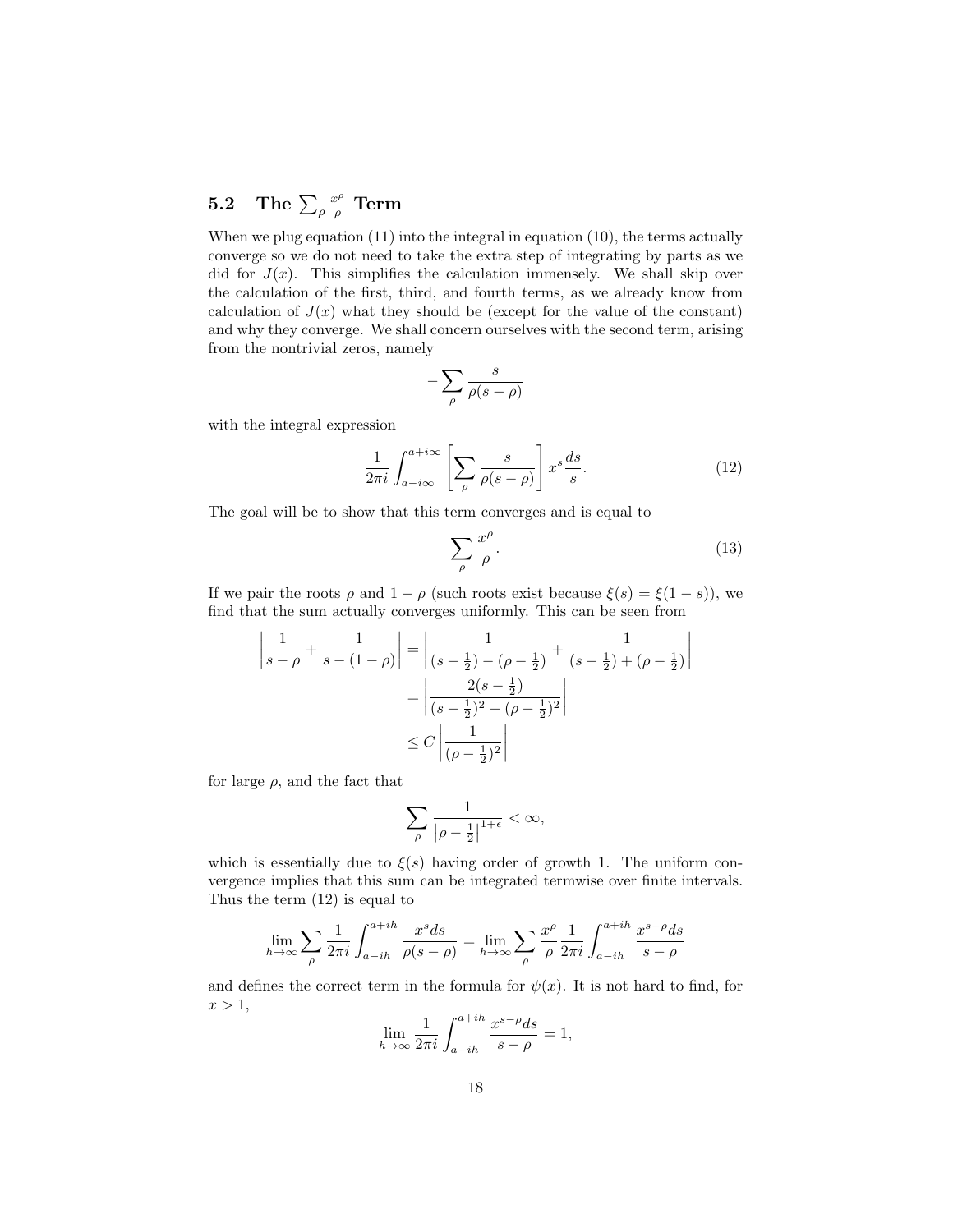which follows immediately from the formula

$$
\lim_{h \to \infty} \frac{1}{2\pi i} \int_{a - ih}^{a + ih} \frac{y^s ds}{s} = \begin{cases} 0, & \text{if } 0 < y < 1, \\ \frac{1}{2}, & \text{if } y = 1, \\ 1, & \text{if } y > 1. \end{cases}
$$

This would imply that the term (12) converges to

$$
\lim_{h \to \infty} \sum_{\rho} \frac{x^{\rho}}{\rho} \frac{1}{2\pi i} \int_{a-ih}^{a+ih} \frac{x^{s-\rho} ds}{s-\rho} = \sum_{\rho} \frac{x^{\rho}}{\rho}
$$

if we are allowed to interchange the limit and sum. If this is possible, then we will have shown that  $(13)$  converges.

To do this, we shall follow von Mangoldt's proof, which takes the limit "diagonally" using the function

$$
\sum_{|\operatorname{Im}(\rho)| \le h} \frac{x^{\rho}}{\rho} \frac{1}{2\pi i} \int_{a-ih}^{a+ih} \frac{x^{s-\rho} ds}{s-\rho}.
$$
 (14)

Before doing the proof, we need two bounds on the integral

$$
\frac{1}{2\pi i}\int_{a-ih}^{a+ih}\frac{y^s ds}{s}.
$$

The first bound is

$$
\left|\frac{1}{2\pi i} \int_{a-ih}^{a+ih} \frac{y^s ds}{s} - 1\right| \le \frac{x^a}{\pi h \log x} \tag{15}
$$

with  $x > 1$  and  $a > 0$ , and the second is

$$
\left|\frac{1}{2\pi i} \int_{a-ic}^{a+id} \frac{y^s ds}{s}\right| \le K \frac{x^a}{(a+c)\log x} \tag{16}
$$

where  $x > 1$ ,  $a > 0$ , and  $d > c \ge 0$ . The proofs for both can be found in [E1], and we shall not provide them in this paper.

We also need a statement about the density of roots  $\rho$ . Namely, there exists H such that for  $T \geq H$ , the number of roots in the region  $T \leq \text{Im}(\rho) \leq T + 1$ is less than  $2 \log T$ . It is clear due to  $\xi(s)$  having order of growth 1 that this density must be less than  $T^{\epsilon}$ , but to obtain the bound  $2 \log T$  requires a bit more detail, and it in fact uses Stirling's approximation for the gamma function. We shall not give the proof here, but it can also be found in [E1].

Now, on with the proof that  $(12)$  converges to  $(13)$ . Consider for a given h the differences

$$
\sum_{\rho} \frac{x^{\rho}}{\rho} \frac{1}{2\pi i} \int_{a-ih}^{a+ih} \frac{x^{s-\rho} ds}{s-\rho} - \sum_{|\operatorname{Im}(\rho)| \le h} \frac{x^{\rho}}{\rho} \frac{1}{2\pi i} \int_{a-ih}^{a+ih} \frac{x^{s-\rho} ds}{s-\rho}
$$
(17)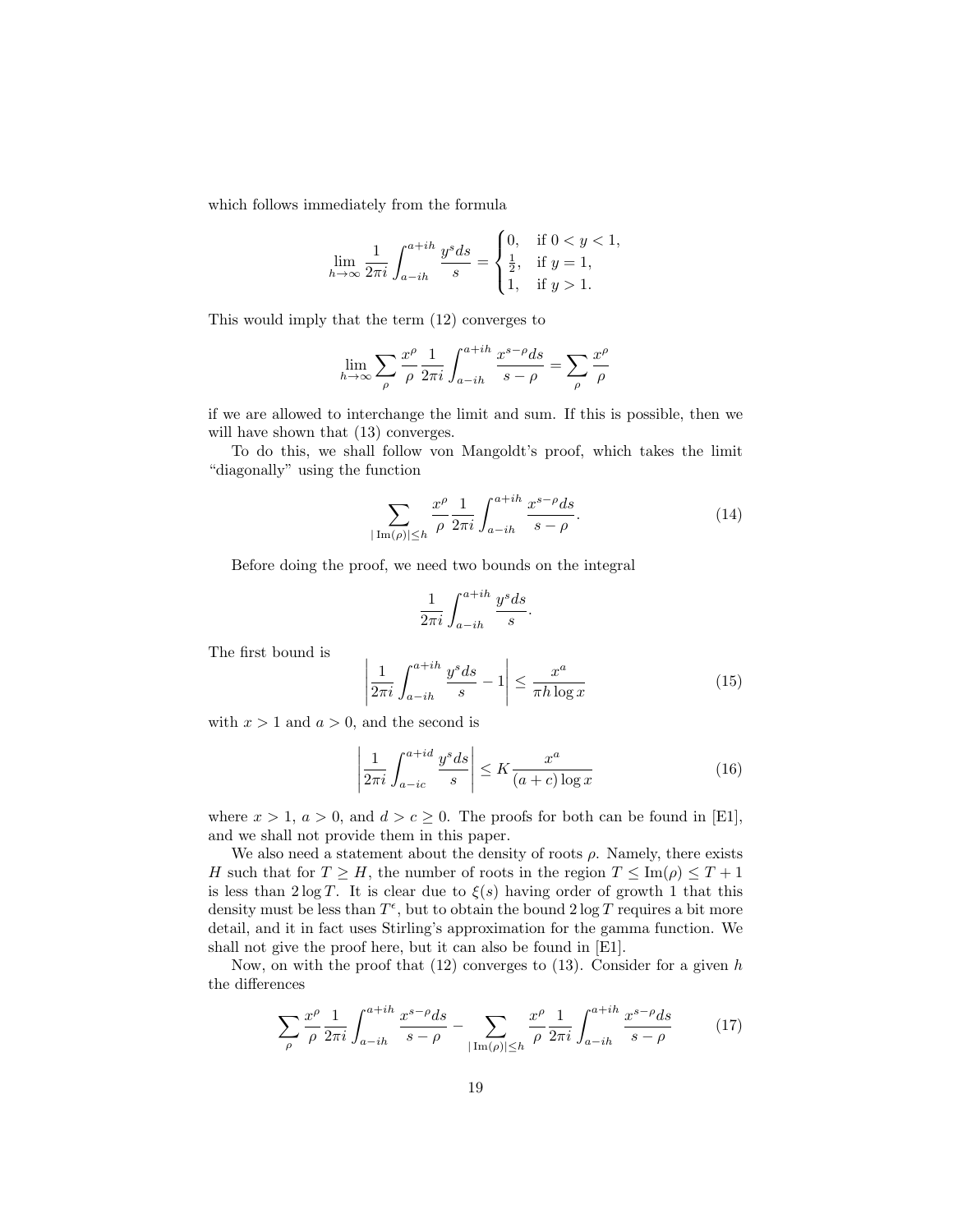$$
\sum_{|\text{Im}(\rho)| \le h} \frac{x^{\rho}}{\rho} \frac{1}{2\pi i} \int_{a-ih}^{a+ih} \frac{x^{s-\rho} ds}{s-\rho} - \sum_{|\text{Im}(\rho)| \le h} \frac{x^{\rho}}{\rho}.
$$
 (18)

The goal will be to show that both of these are 0, which will prove that (12) is equal to (13), and since the former converges, so does the latter.

We shall consider first an estimate of (17). Write  $\rho = \beta + i\gamma$ . From (16), we see that the modulus of (17) is at most

$$
\sum_{|\gamma|>h} \left| \frac{x^{\rho}}{\rho} \right| \left| \frac{1}{2\pi i} \int_{a-ih}^{a+ih} \frac{x^{s-\rho} ds}{s-\rho} \right|
$$
  
\n
$$
\leq 2 \sum_{\gamma>h} \frac{x^{\beta}}{\beta} \left| \frac{1}{2\pi i} \int_{a-\beta+i(\gamma+h)}^{a-\beta+i(\gamma+h)} \frac{x^t dt}{t} \right|
$$
  
\n
$$
\leq 2 \sum_{\gamma>h} \frac{x^{\beta}}{\beta} \cdot K \frac{x^{a-\beta}}{(a-\beta+\gamma-h)\log x}
$$
  
\n
$$
\leq 2K \frac{x^a}{\log x} \sum_{\gamma>h} \frac{1}{\gamma(\gamma-h+c)}
$$

where  $c = a - 1 > 0$  so that  $c \le a - \beta$  for all roots  $\rho$ . Grouping the with  $\gamma > h$ in intervals  $h < \gamma \leq h+1$ ,  $h+1 < \gamma \leq h+2$ ,..., then for large h, the interval  $h + j < \gamma < h + j + 1$  contains at most  $2 \log(h + j)$  roots, and thus the modulus of (17) is at most a constant times

$$
\sum_{j=0}^{\infty} \frac{\log(h+j)}{(h+j)(j+c)}.
$$

This sum obviously converges because of the  $j^2$  in the denominator. However, we need to show that as  $h \to \infty$ , the sum converges to 0. Choosing h large enough so that  $\log(h+j) < (h+j)^{1/2}$  for all  $j \ge 0$ , and thus the sum is at most

$$
\sum_{j=0}^{\infty} \frac{1}{(h+j)^{\frac{1}{2}}(j+c)}
$$

which can be made arbitrarily small by choosing large h. Hence  $(17)$  goes to 0. Now consider (18). The modulus of (18) is at most

$$
2\sum_{0<\gamma\leq h}\frac{x^{\beta}}{\beta}\left|\frac{1}{2\pi i}\int_{a-\beta-i\gamma-ih}^{a-\beta-i\gamma+ih}\frac{x^t dt}{t}\right|.
$$

Note the difference in bounds of integration. The integral bounds (15) and (16)

and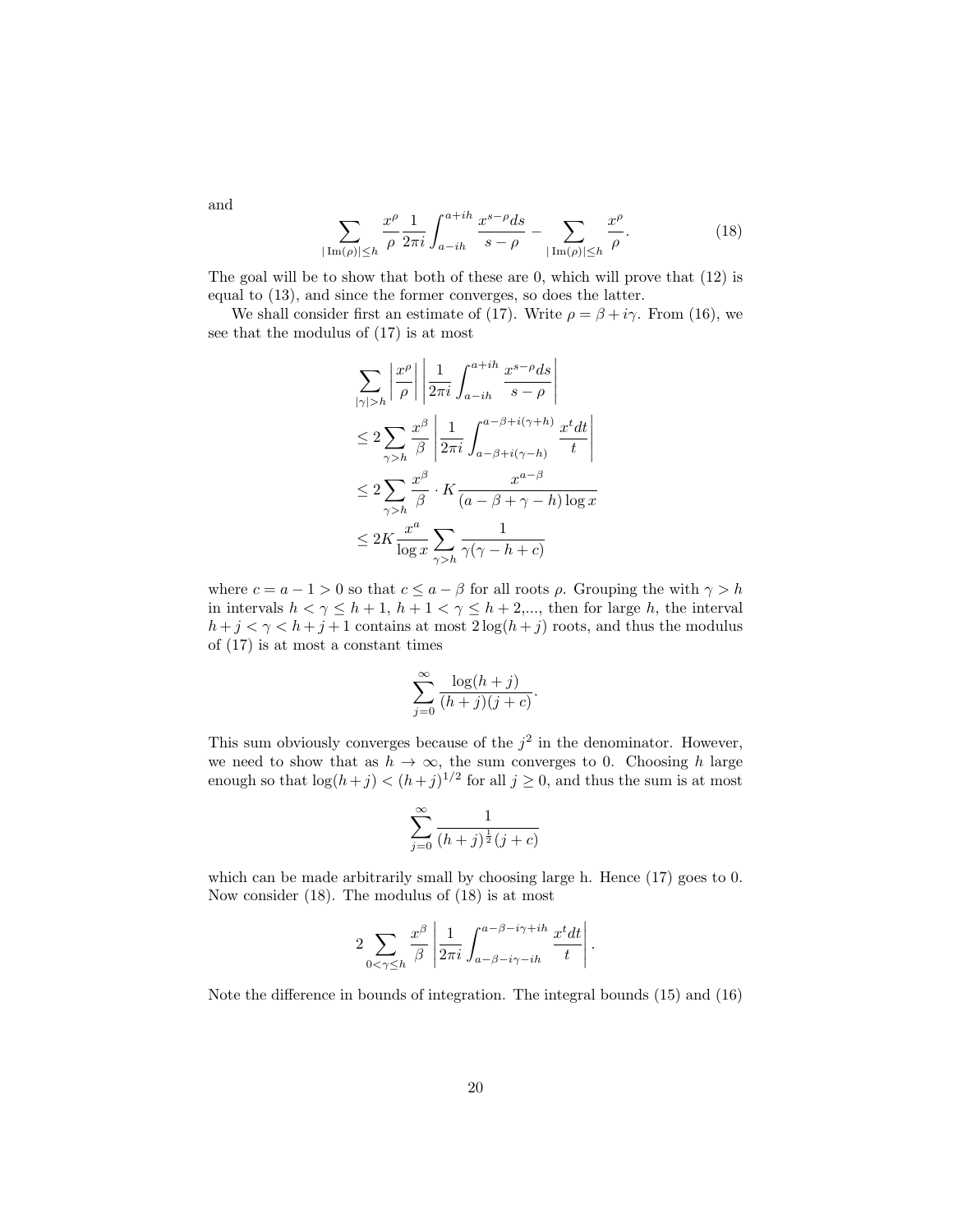imply that this is at most

$$
2\sum_{0<\gamma\leq h} \frac{x^{\beta}}{\beta} \left| \frac{1}{2\pi i} \int_{a-\beta-i(h+\gamma)}^{a-\beta+i(h+\gamma)} \frac{x^t dt}{t} \right| + 2\sum_{0<\gamma\leq h} \frac{x^{\beta}}{\beta} \left| \frac{1}{2\pi i} \int_{a-\beta+i(h-\gamma)}^{a-\beta+i(h+\gamma)} \frac{x^t dt}{t} \right|
$$
  

$$
\leq 2\sum_{0<\gamma\leq h} \frac{x^{\beta}}{\beta} \frac{x^{a-\beta}}{\pi(h+\gamma)\log x} + 2\sum_{0<\gamma\leq h} \frac{x^{\beta}}{\beta} K \frac{x^{a-\beta}}{(a-\beta+h-\gamma)\log x}
$$
  

$$
\leq \frac{2x^a}{\pi \log x} \sum_{0<\gamma\leq h} \frac{1}{\gamma(h+\gamma)} + \frac{2Kx^a}{\log x} \sum_{0<\gamma\leq h} \frac{1}{\gamma(c+h-\gamma)},
$$

where  $c = a - 1 > 0$  and  $c \le a - \beta$  as before. Now we just need to show tht the two sums

$$
\sum_{0 < \gamma \le h} \frac{1}{\gamma(h+\gamma)} + \sum_{0 < \gamma \le h} \frac{1}{\gamma(c+h-\gamma)}
$$

both go to 0. For the first sum, let  $H$  be an integer large enough such that the interval  $H+j\leq \gamma\leq H+j+1$  contains at most  $2\log(H+j)$  roots. Then

$$
\sum_{0<\gamma\leq h}\frac{1}{\gamma(h+\gamma)}\leq \sum_{0<\gamma\leq H}\frac{1}{\gamma(h+\gamma)}+\sum_{0\leq j\leq h-H}\frac{2\log(H+j)}{(H+j)(h+H+j)},
$$

where the first sum has a finite number of terms, and thus goes to 0 as  $h \to \infty$ . The second sum is at most

$$
2 \sum_{0 \le j \le h-H} (\log h) \left[ \frac{1}{h} \left( \frac{1}{H+j} - \frac{1}{h+H+j} \right) \right]
$$
  
\n
$$
\le 2 \frac{\log h}{h} \sum_{0 \le j \le h-H} \frac{1}{H+j}
$$
  
\n
$$
\le 2 \frac{\log h}{h} \int_{H-1}^{h} \frac{dt}{t}
$$
  
\n
$$
\le 2 \frac{(\log h)^2}{h},
$$

which goes to 0 as  $h \to \infty$ . A similar calculation shows that the sum

$$
\sum_{0 < \gamma \le h} \frac{1}{\gamma(c+h-\gamma)}
$$

goes to 0 as  $h \to \infty$ .

With this, we have shown that (17) and (18) go to 0, and hence

$$
\lim_{h \to \infty} \sum_{\rho} \frac{x^{\rho}}{\rho} \frac{1}{2\pi i} \int_{a-ih}^{a+ih} \frac{x^{s-\rho} ds}{s-\rho} - \sum_{|\operatorname{Im}(\rho)| \le h} \frac{x^{\rho}}{\rho} = 0,
$$

and therefore, we have shown the convergence of

$$
\sum_{\rho}\frac{x^{\rho}}{\rho}.
$$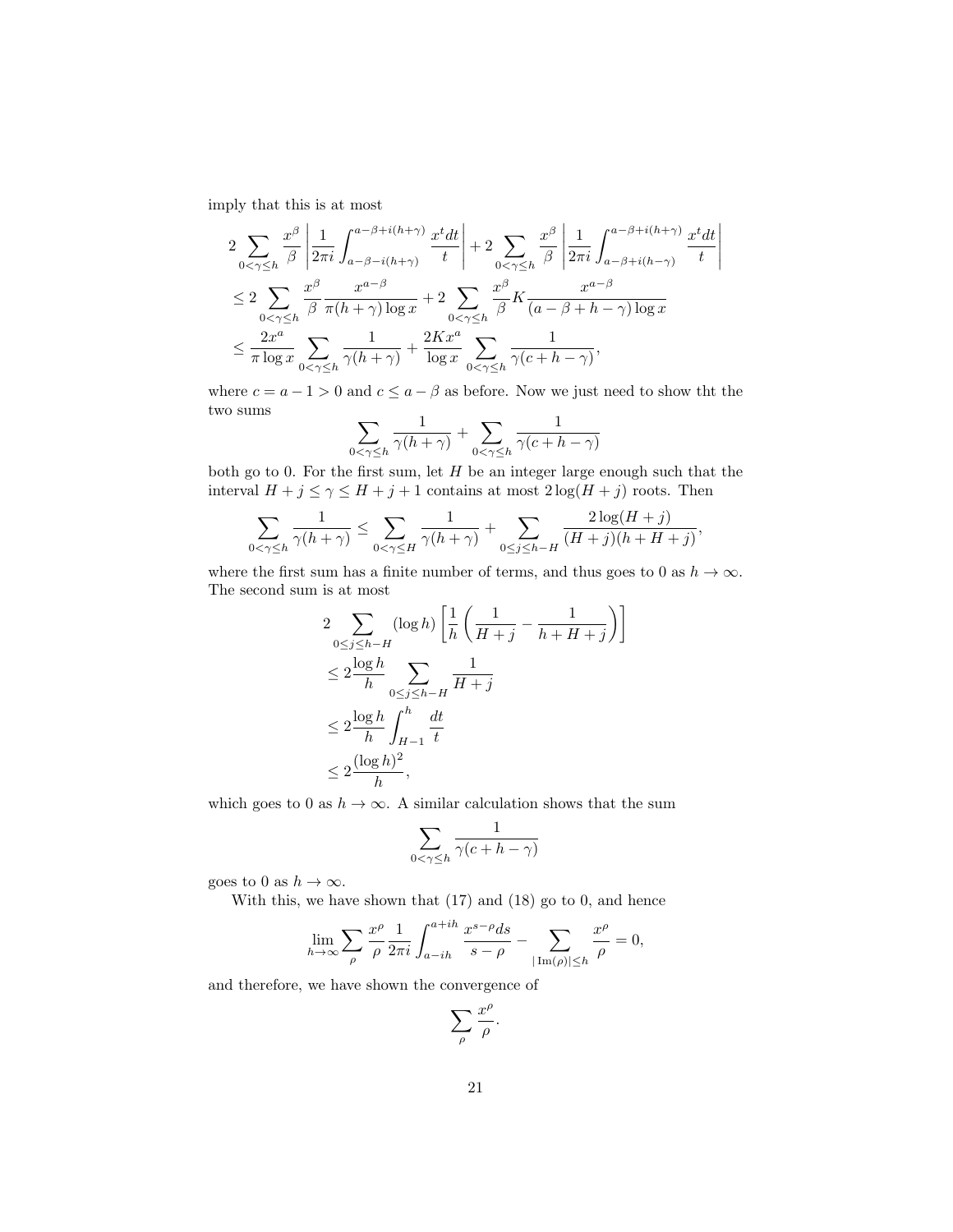# 6 The Prime Number Theorem and Concluding Remarks

After the argument in the previous section, von Mangoldt then uses a Stieltjes integral to transform the formula for  $\psi(x)$  into the formula Riemann obtained for  $J(x)$  (the integral is based on  $d\psi = (\log x) dJ$ ). Note that there is no circular reasoning here, as von Mangoldt proved the formula for  $\psi(x)$  without using  $J(x)$  at all; the plausibility argument at the beginning of section 5.1 using  $d\psi = (\log x)dJ$  is purely a result. In the Stieltjes integral that von Mangoldt computed, there were two terms corresponding to the convergent  $\sum_{\rho} x^{\rho}/\rho$ : a first term that contained the sum over  $\rho$  but did not contain the variable over which he was integrating, hence the validity of termwise integration, and a second term that contained  $\rho^2$  on the denominator, so that the sum converged uniformly. These formulas can be found on p.63 of [E1].

With these facts, this would constitute an indirect proof that the second term in  $J(x)$ , i.e. the term  $\sum_{\rho} Li(x^{\rho})$ , converges. Then the formula

$$
J(x) = Li(x) + \sum_{\rho} Li(x^{\rho}) - \log 2 + \int_{x}^{\infty} \frac{dt}{t(t^2 - 1) \log t},
$$

where  $x > 1$  and the second term is summed in order of increasing  $|\text{Im}(\rho)|$ , is valid.

We now turn our attention for the remainder of the paper to the prime number theorem

$$
\pi(x) \sim \frac{x}{\log x},
$$

which can almost be seen in Riemann's formula, as  $\pi(x) \sim J(x)$ , and  $x/\log x \sim$  $Li(x)$ . Obviously the third and fourth term do not grow, but to show the prime number theorem, one must show that

$$
\lim_{x \to \infty} \frac{1}{(x/\log x)} \sum_{\rho} Li(x^{\rho}) = 0.
$$

Perhaps it is much easier to see this with von Mangoldt's formula after noting that  $\psi(x) \sim \pi(x) \log x$ . Then the prime number theorem amounts to showing that  $\psi(x) \sim x$ . From von Mangoldt's formula

$$
\psi(x) = x - \sum_{\rho} \frac{x^{\rho}}{\rho} - \log(2\pi) + \sum_{n} \frac{x^{-2n}}{2n},
$$

we see that the prime number theorem is equivalent to

$$
\lim_{x \to \infty} \frac{-\sum_{\rho} \frac{x^{\rho}}{\rho} - \log(2\pi) + \sum_{n} \frac{x^{-2n}}{2n}}{x} = 0.
$$

Since the last 2 terms do not grow with  $x$ , it suffices to show that

$$
\lim_{x \to \infty} \sum_{\rho} \frac{x^{\rho - 1}}{\rho} = 0,
$$